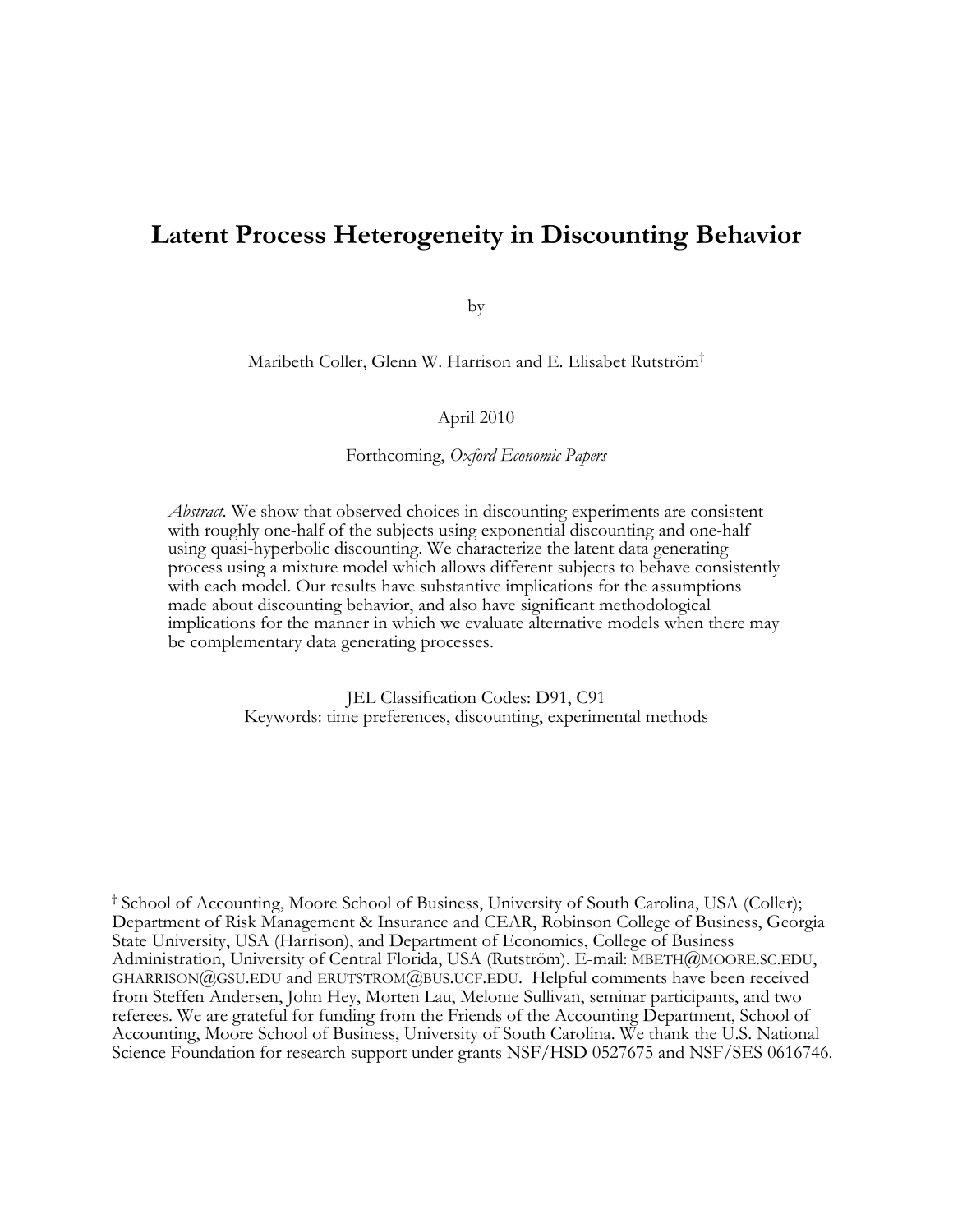Two major hypotheses about discounting behavior dominate economic analysis. The traditional exponential model assumes that agents have constant discount rates for different time horizons. The quasi-hyperbolic model holds that the individual has a "fixed premium" that applies to money deferred for some initial time delay, but has constant discount rates for any monies deferred for further horizons beyond the initial delay.<sup>1</sup> The empirical evidence is widely viewed as supporting the quasi-hyperbolic model over the exponential model.<sup>2</sup> We present evidence that suggests a richer characterization of the data: *that choices are divided roughly equally between those that follow the exponential model and those that follow the quasi-hyperbolic model.*

In retrospect, this finding should not be a surprise, since preferences are subjective. It is perfectly reasonable that some people make choices that are best characterized by an exponential model and that other people make choices that are best characterized by a quasi-hyperbolic model. None of the protagonsists in the debates over these alternative models would, we think, go so far as to claim that *every* choice by *every* subject was best characterized as generated by *just one* of the processes.

Given this uncontroversial proposition, how is one to evaluate if there is heterogeneity in the *type* of discounting function employed by different individuals? One natural approach is to collect enough responses from each individual, estimate different models for each individual (or one general model), and then tally up how many individuals are best characterized by one model or the other. For models of decision making under risk, this approach was employed by Hey and Orme [1994]. For models of discounting, this approach was employed by Benhabib, Bisin and Schotter [2009].

Unfortunately, this approach is not always attractive. It may not always be feasible to ask so many questions of each individual to be able to estimate flexible structural models, particularly if one

<sup>&</sup>lt;sup>1</sup> So-called "quasi-hyperbolic discount functions" were introduced by Phelps and Pollack [1968], and have been adopted by Laibson [1997], O'Donoghue and Rabin [1999], Angeletos et al. [2001] and others. Such specifications have been given various names. For example, O'Donoghue and Rabin [1999] call them "present-biased preferences" to emphasize that they reflect differences in pure rates of time preference. Others call them simply " $(\beta, \delta)$  preferences."

See Frederick, Shane; Loewenstein, George, and O'Donoghue [2002; §4.1, §5.1] for a review.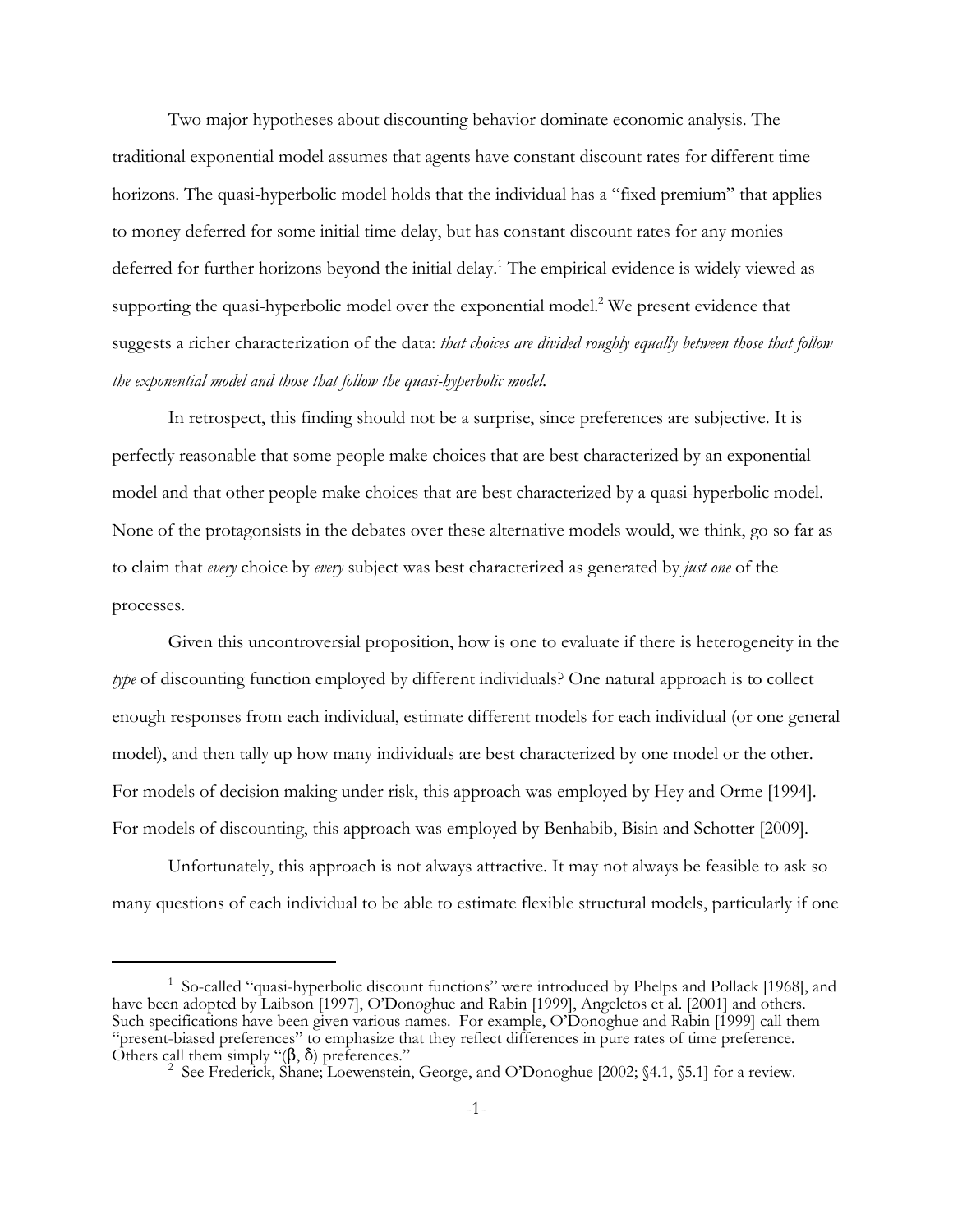wants procedures that generalize from the lab to the field. Moreover, individual-level estimation can often lead to implausible estimates, given the random nature of behavior that is tightly correlated with the individual generating the entire estimation sample.<sup>3</sup> In fact, Benhabib, Bisin and Schotter [2009] admit that in "our data the annual discount rate is on the order of 472%." This is *wildly* different from the roughly 16% p.a. inferred by Coller and Williams [1999], the 28% p.a. inferred by Harrison, Lau and Williams [2002], and the 10% inferred by Andersen, Harrison, Lau and Rutström [2008]. Of course, many things differ across these studies, most notably the use of a front end delay on the earlier payment of money and the correction for non-linear utility functions in the final study. Related to this last correction, which causes a huge drop in the elicited discount rate, Benhabib, Bisin and Schotter [2009; Tables 7, 8] report virtually *no risk aversion* in their data, in direct conflict with *every* rigorous experimental study.<sup>4</sup>

We propose an approach that is complementary to estimating at the level of the individual, and that still recognizes that different choices and different individuals might employ different models. Our approach is to use data that is pooled across individuals, and to estimate a finite *mixture model* using maximum likelihood. We allow the observed choices to be generated by two latent data generating processes, corresponding to the exponential and quasi-hyperbolic models.<sup>5</sup> The empirical model allows each model to receive support, or allows one to dominate if that best characterizes observed behavior.

Our approach is complementary in another sense, even if one does have access to enough data to estimate at the level of the individual. The structural econometric models required to allow

 $3$  At a technical level, the problem arises from the imprecision of their estimates of the parameter controlling curvature of the discounting function in their specification,  $\theta$ . For example, review the estimates of  $\theta$  in Benhabib, Bisin and Schotter [2009; Tables 2 - 9], many of which are statistically insignificant, negative, or extremely high. There are also many instances where they honestly report that their estimation algorithm simply "failed to converge."

<sup>&</sup>lt;sup>4</sup> For example, see Holt and Laury [2002][2005], Harrison, Johnson, McInnes and Rutström [2005], and Harrison and Rutström [2008] for a review.

 $5$  One could readily extend this approach to consider alternative parameterizations of hyperbolic preferences, noted below. We restrict attention to two major competing models in order to illustrate the basic methodological point.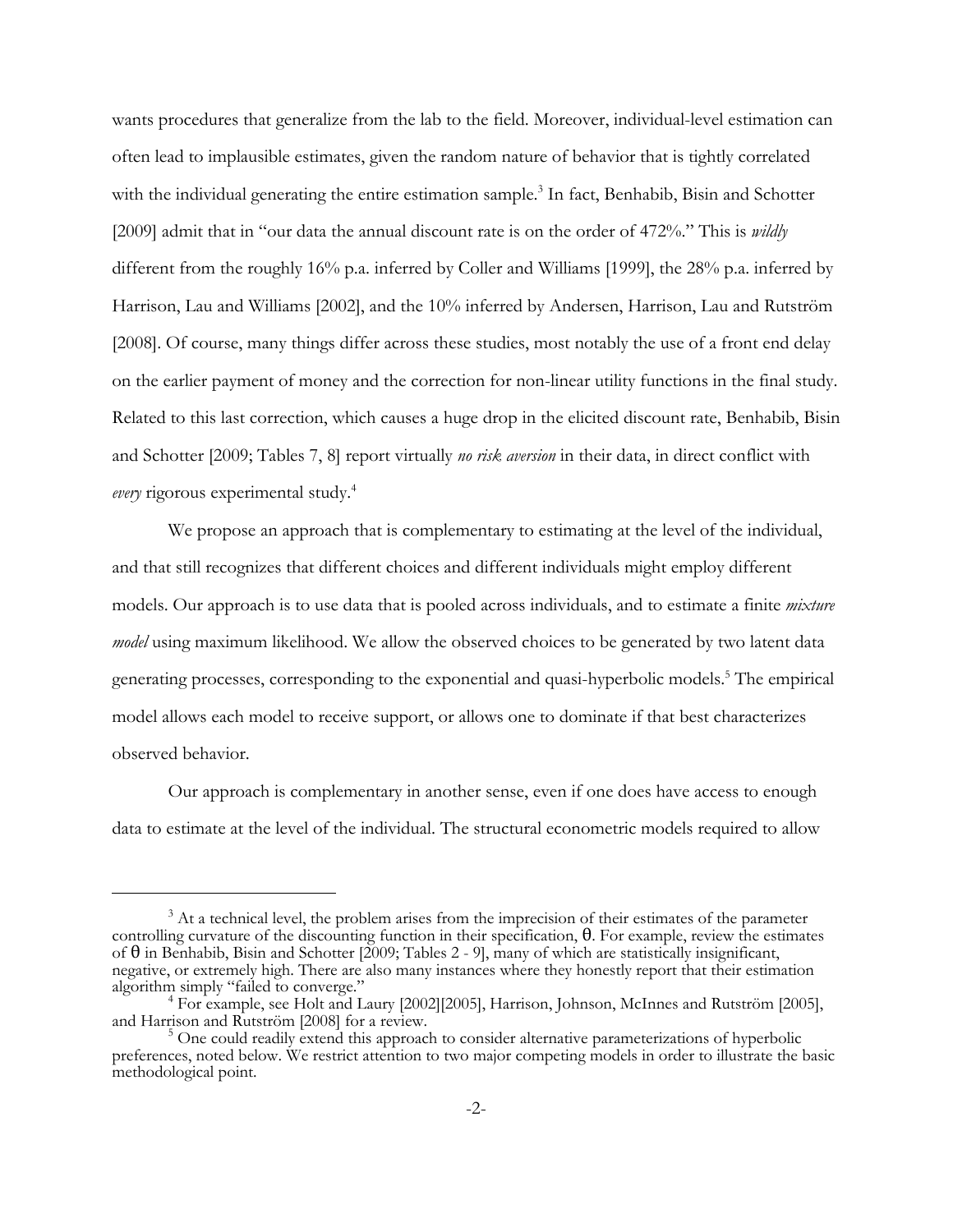for non-linear utility and alternative discounting functions are highly non-linear in the key parameters. Hence one would naturally expect numerical sensitivity of estimates. It is then invaluable to have a baseline set of estimates, from pooled data, to begin the analysis of each individual. The alternative is to allow "black box" algorithms to find starting values, and run the risk of reporting local optima that are *a priori* implausible. We stress that these are complementary approaches, and that neither is necessarily superior.

In section 1 we describe the experimental data. The procedures are standard and deliberately simple: different subjects are asked to make choices between a certain amount of money today and different amounts of money in the future, and between different lotteries to allow us to identify their utility function. We identify the discount function by varying the horizon for the delayed reward across subjects. In section 2 we present the formal mixture model specification. In section 3 we present results, discuss alternative specifications, and valuable extensions.

## **1. Experimental Data**

The basic question used to elicit individual discount rates is simple, and is of this general form: do you prefer \$100 today or  $$100+x$  in the future, where *x* is some positive amount? If the subject prefers the \$100 today then one can infer that the discount rate is higher than *x*% over the period of the delay; otherwise, we can infer that it is  $x^{\alpha}$  or less over the period of the delay.<sup>6</sup> The format of our experiment modifies this question in three ways.

First, we pose a number of such questions to each individual, each question varying *x* by some amount. Table 1 illustrates the typical set of questions presented to each subject. When *x* is zero we would expect the individual to reject the option of waiting for a zero rate of return. As we increase *x* we would expect more individuals to take the future income option. For any given

<sup>&</sup>lt;sup>6</sup> We assume that the subject does not have access to perfect capital markets, as explained in Coller and Williams [1999; p.110] and Harrison, Lau and Williams [2002; p.1607ff.]. This assumption is plausible, and confirmed by responses to the financial questionnaire that we ask each subject to complete.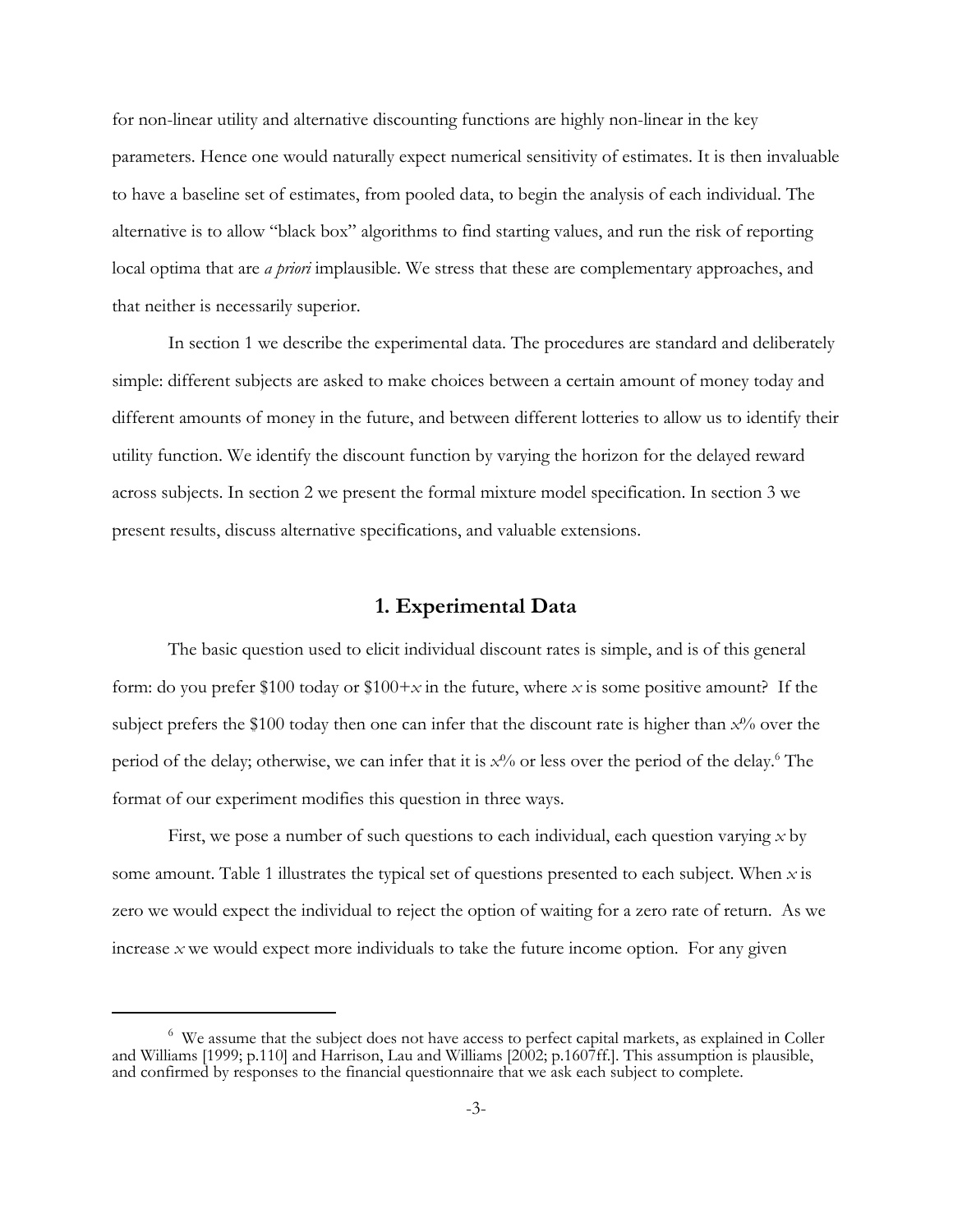individual, the point at which he switches from choosing the current income option to taking the future income option provides a bound on his discount rate. That is, if an individual takes the current income option for all  $x$  from 0 to 10, then takes the future income option for all  $x$  from 11 to 100, we can infer that his discount rate lies between 10% and 11% for this time interval. The finer the increments in *x*, the finer is the discount rate of the individual that we will be able to bracket. We then select one question at random for actual payment after all responses have been completed by the individual. In this way the results from one question do not generate income effects which might influence the answers to other questions.

Second, we consider many different horizons, ranging from 1 day to 60 days. We assign one of these time horizons to each subject at random, and elicit a discount rate response for that subject pertaining only to that horizon. We are thus able to plot discount rates over a variety of horizons and explicitly test how rates are related to the time horizon.

Third, we provide respondents with information on the implied interest rates associated with the delayed payment option. There is an important field counterpart to this information: truth in lending and savings laws require disclosure of both the annual and effective interest rates associated with credit market instruments. Hence, the provision of the implied rates serves to provide information in the laboratory that is consistent with the information available to individuals in naturally occurring credit markets.

Table 1 shows a payoff table for the case of a subject facing a 60 day horizon. The subject circled which option, A or B, he would prefer in each row. For subjects facing a different time horizon, the annual and effective rates were the same as those in Table 1, but the payment amounts for option B were appropriately different.

We recruited 87 subjects from the general undergraduate population of the University of South Carolina to participate in two sessions. The subjects were initially presented with the written instructions. These instructions were read out loud by an experimenter, who then ran the subjects through a "hands on" trainer in which they made choices over receiving Hershey's Kisses

-4-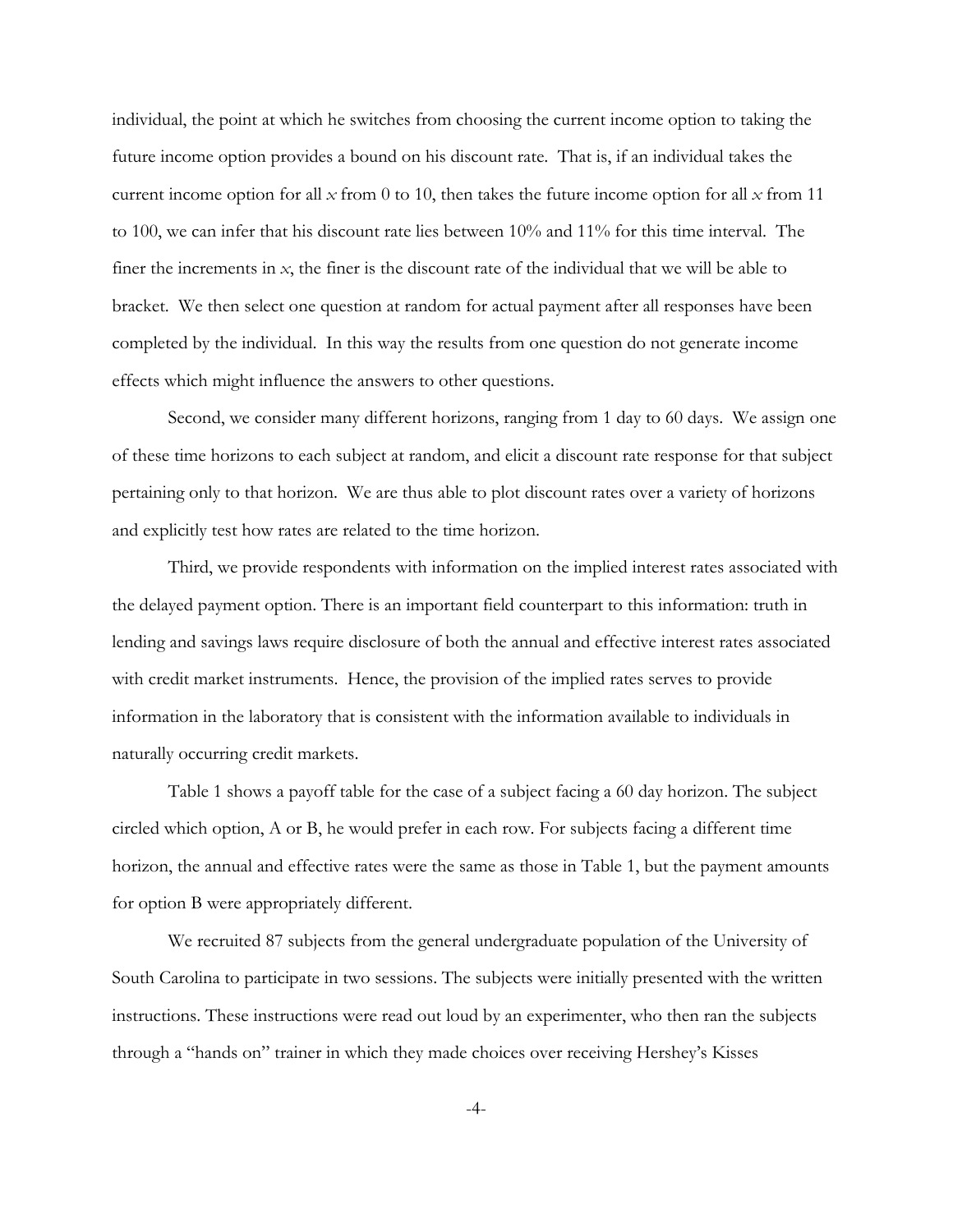immediately or more Hershey's Kisses at the end of the experiment. After the trainer was completed, and all subjects had an opportunity to ask any questions, the main experiment was implemented. When all subjects had made their choices on record sheets similar to the one appearing in Table 1, the responses were collected and subjects completed a questionnaire eliciting socio-demographic information and information about their personal finances. One payoff alternative was selected at random, and then one subject was selected at random for payment. All random choices were implemented with a visible bingo cage. Each experiment lasted an average of 45 minutes.

We too particular care to equalize the "transactions costs" of selecting money sooner or later. Because our subjects are students, we avoided payouts that fall outside of the regular academic year during which the experiments were conducted, during recognized holidays, or on weekends. We also made sure that the instructions stressed the credibility of the payment. For instance, each subject was told that

An experimenter will immediately take the Assignee to the office of XXX, a Notary Public, in the Moore School of Business. There the Assignee will receive a certificate which is redeemable under the conditions dictated by his or her chosen payment option under the selected payoff alternative. This certificate is guaranteed by Professor Elisabet Rutström, Beamlab Director, Moore School of Business, University of South Carolina. Professor Rutström's signature is notarized by XXX and thus the certificate is a binding legal contract between the Assignee and Professor Rutström. A sample certificate is shown below. At any time on or after the payment date the certificate can be redeemed for a University of South Carolina check in the office of XXX, Administrative Assistant, Department of Economics, room 412, Business Building. Alternatively, the assignee may mail the certificate to Professor Rutström at the address provided, and Professor Rutström will then mail a university check to the assignee.

The experiments were conducted on the same floor as the Department of Economics, and the bulk of the subjects had classes in the School of Business. No procedures are perfect, but we believe that these serve to make the task and future payment credible to subjects.<sup>7</sup>

<sup>&</sup>lt;sup>7</sup> Andreoni and Sprenger [2009a] pay particular attention to these issues, and employ several procedural innovations that likely mitigate these "transactions cost" problems significantly.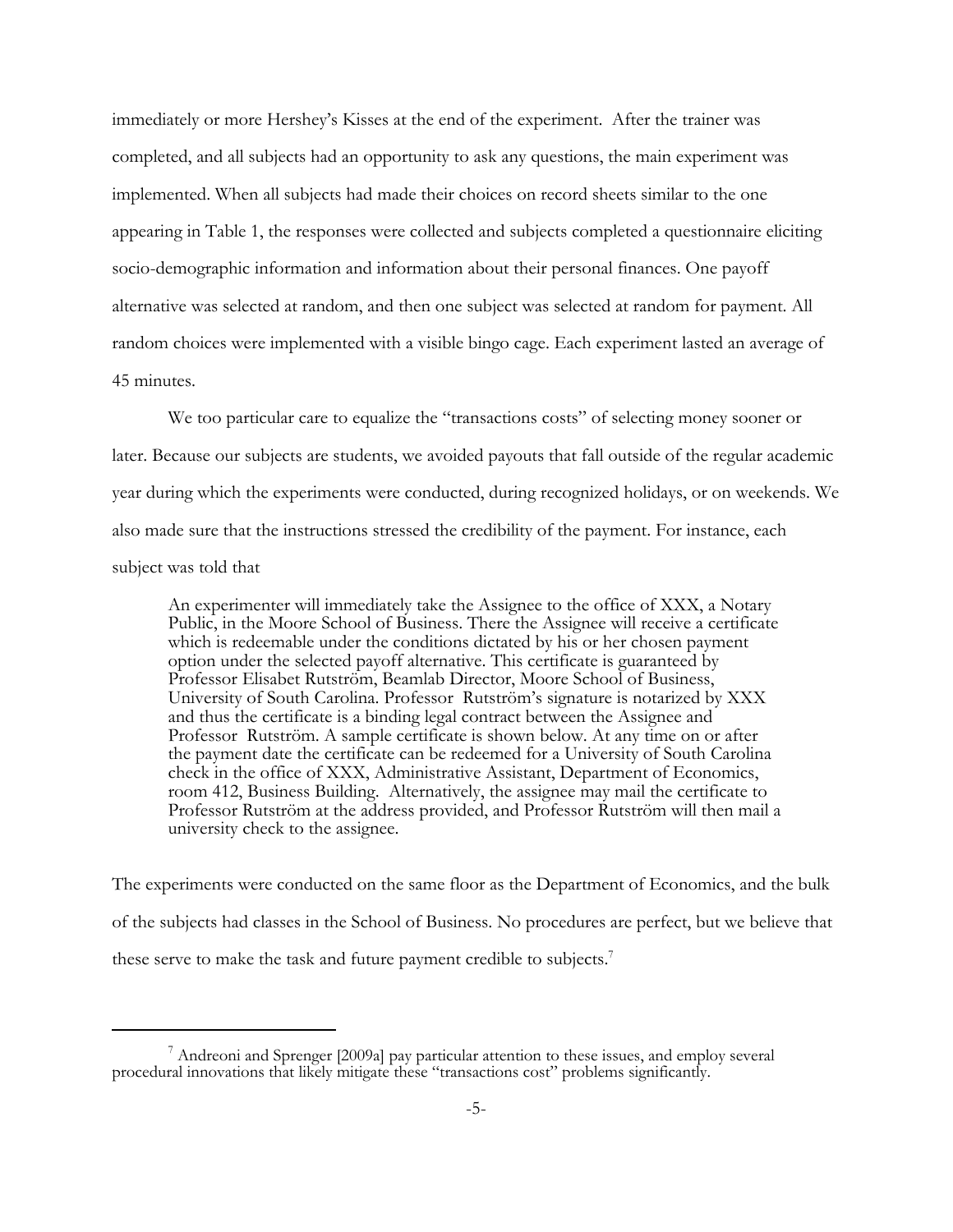## **2. Statistical Specification**

Most of the debates over discounting have to do with the validity of the discounted utility model proposed by Samuelson [1937] and axiomatized by Koopmans [1960], Fishburn and Rubinstein [1982] and others. As explained by Andersen, Harrison, Lau and Rutström [2008], to correctly infer discount rates in this model one must jointly estimate utility functions and time preferences.<sup>8</sup> We first explain how one estimates the statistical model assuming exponential discounting, then we explain how that model is modified for quasi-hyperbolic discounting, and finally we allow for each type of data generation process in a mixture model.

#### General Statement

Consider the identification of risk and time preferences in the canonical case of mainstream economic theory. Specifically, assume EUT holds for the choices over risky alternatives, that subjects employ a CRRA utility function defined over the prizes they made choices over, and that discounting is exponential. Then a plausible axiomatic structure on preferences is known from Fishburn and Rubinstein [1982; Theorem 2] to imply the stationary structure

$$
U(M_t) = 1/(1+\delta)^{\tau} U(M_{t+\tau})
$$
\n(1)

where U(M<sub>t</sub>) is the utility of monetary outcome M<sub>t</sub> for delivery at time t,  $\delta$  is the discount rate,  $\tau$  is the horizon for later delivery of a monetary outcome, and U is a utility function for money that is stationary over time. Thus  $\delta$  is the discount rate that makes the present value of the *utility* of the two monetary outcomes  $M_t$  and  $M_{t+\tau}$  equal. Most analyses of discounting models implicitly assume that the individual is risk neutral, so that (1) is instead written in the more familiar form

$$
M_t = 1/(1+\delta)^{\tau} M_{t+\tau}
$$
 (2)

in which  $\delta$  is the discount rate that makes the present value of the two *monetary outcomes*  $M_t$  and  $M_{t+\tau}$ equal.

<sup>&</sup>lt;sup>8</sup> As a practical matter it is easiest to identify the shape of the utility function by evaluating the risk preferences of the subject, but it is the curvature of the utility function that is theoretically needed.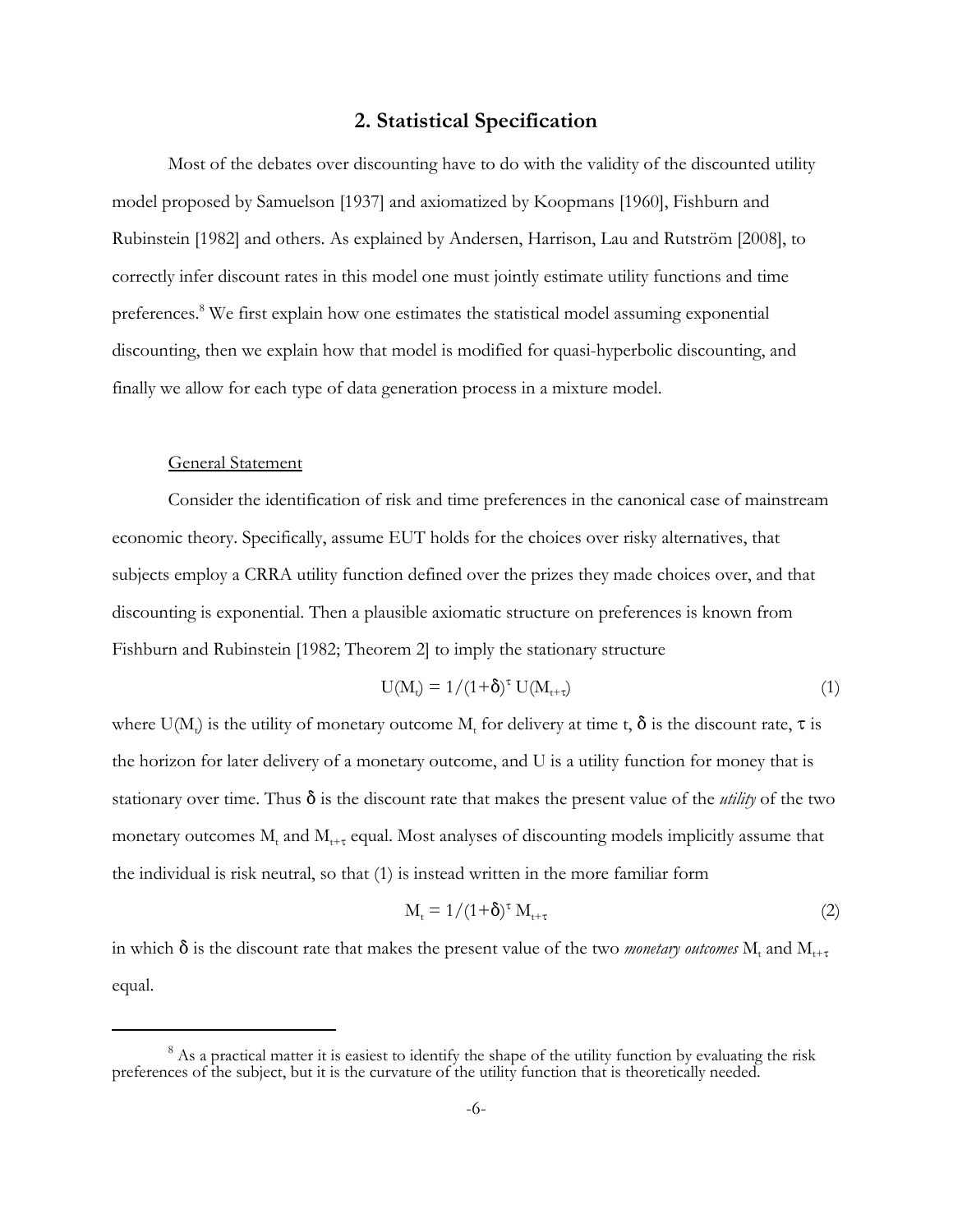To state the obvious, (1) and (2) are not the same. This observation has an immediate implication for the identification of discount rates from observed choices over  $M_t$  and  $M_{t+\tau}$ . As one relaxes the assumption that the decision maker is risk neutral, it is apparent that the implied discount rate decreases since U(M) is concave in M. Thus one cannot infer the individual discount rate without knowing or assuming something about their risk attitudes.

## Parametric Structure

We can quickly put some familiar parametric structure on this statement of the identification problem. Let the utility function be the CRRA specification

$$
U(m) = m^{1-r}/(1-r) \tag{3}
$$

where *r* is the CRRA coefficient and  $r \neq 1$ . With this parameterization,  $r = 0$  denotes risk neutral behavior,  $r > 0$  denotes risk aversion, and  $r < 0$  denotes risk loving. The experimental evidence is that the CRRA parameter is roughly 0.5 in laboratory experiments in the United States conducted by Holt and Laury [2002][2005] and Harrison, Johnson, McInnes and Rutström [2005]. The general conclusion from these studies is that *the utility of money function is concave* over the domain of prizes relevant for these experiments.

Of course, the other two parametric components of the specification include the assumption of EUT over risky lotteries, and the assumption of constant, exponential discounting.

#### Likelihood Specification

If one assumes that subjects made choices over uncertain lotteries, as well as over the timing of different prizes,<sup>9</sup> it is easy to write out the likelihood function and jointly estimate the parameter *r* of the utility function and the discount rate  $\delta$ . Our subjects made choices over uncertain lotteries

<sup>&</sup>lt;sup>9</sup> Experiments in which the same subjects were asked for both types of responses are reported in Harrison et al. [2005] and used in Andersen et al. [2008]. But we can also pool responses from distinct experimental samples drawn from the same population, as explained later.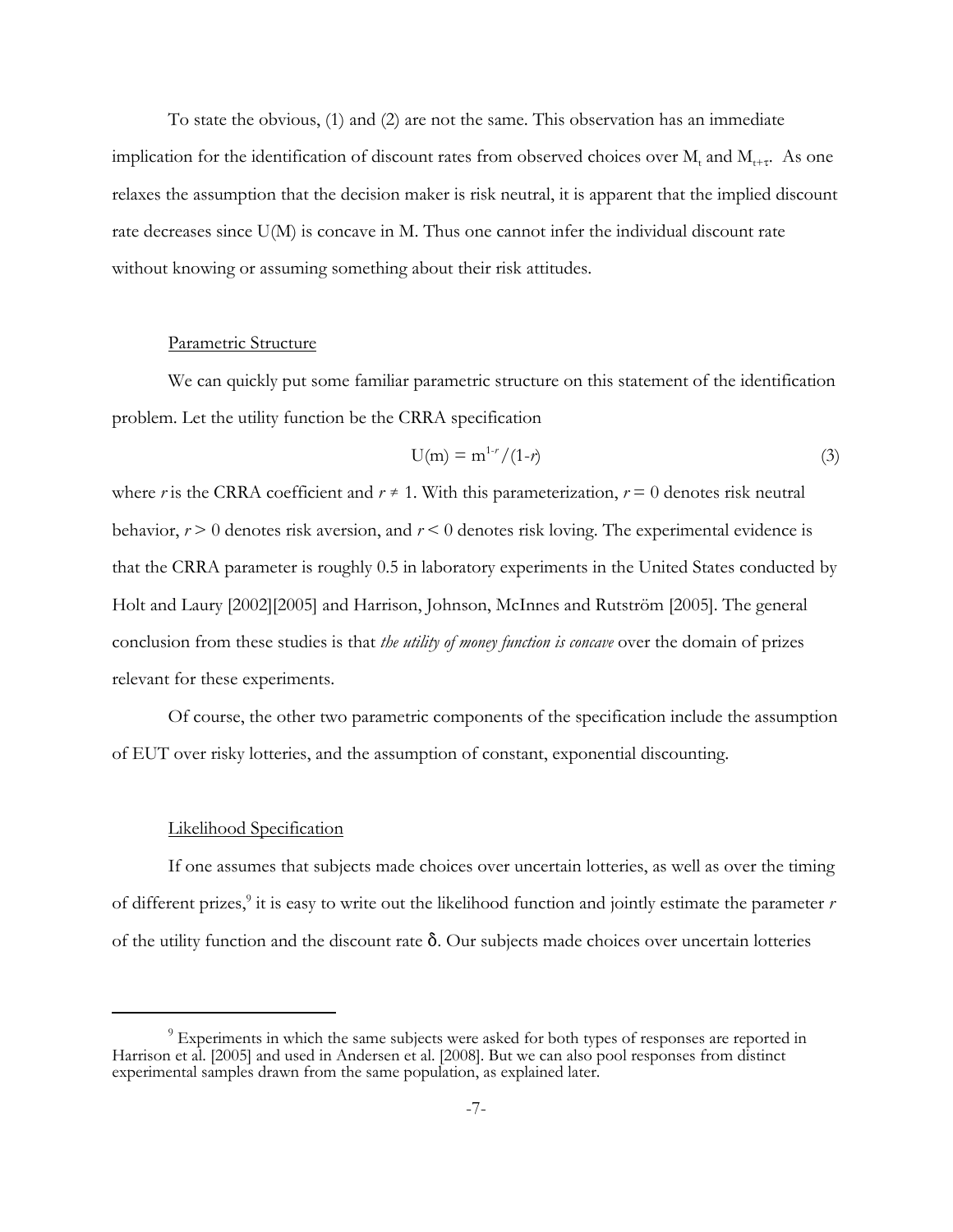using the "multiple price list" design of Holt and Laury [2002].<sup>10</sup>

Consider first the contribution to the overall likelihood from the risk aversion responses. Probabilities for each lottery outcome  $k_n$ ,  $p(k_n)$ , are those that are induced by the experimenter, so expected utility is simply the probability weighted utility of each outcome in each lottery. If there were 2 outcomes in each lottery, as common in risk elicitation tasks of the type developed by Holt and Laury [2002], then the EU for lottery i is

$$
EU_i = \sum_{n} [p(k_n) \times U(k_n)] \tag{4}
$$

for  $n = 1, 2$ .

A simple stochastic specification from Holt and Laury [2002] is used to specify likelihoods conditional on the model. The EU for each lottery pair is calculated for a candidate estimate of r, and the ratio

$$
\nabla \mathbf{E} \mathbf{U} = \mathbf{E} \mathbf{U}_{\mathbf{R}}^{1/\mu} / (\mathbf{E} \mathbf{U}_{\mathbf{R}}^{1/\mu} + \mathbf{E} \mathbf{U}_{\mathbf{L}}^{1/\mu}) \tag{5}
$$

calculated, where  $EU_L$  is the left lottery in the display and  $EU_R$  is the right lottery, and  $\mu$  is a structural "noise parameter" used to allow some errors from the perspective of the deterministic EUT model. The index  $\nabla$ EU is in the form of a cumulative probability distribution function defined over differences in the EU of the two lotteries and the noise parameter  $\mu$ .<sup>11</sup> Thus, as  $\mu \to 0$ , this specification collapses to the deterministic choice EUT model, where the choice is strictly determined by the EU of the two lotteries; but as  $\mu$  gets larger and larger the choice essentially becomes random. This is one of several different types of error story that could be used. The index in (5) is linked to the observed choices by specifying that the right lottery is chosen when  $\nabla EU$  > 0.5.

Thus the likelihood of the risk aversion responses, conditional on the EUT and CRRA

 $10$  This popular design asks subjects to make 10 binary choices between a "safe" lottery and a "risky" lottery, in which the probability of the higher outcome in each lottery is incremented by 0.1 in each row of the decision sheet. It is discussed in detail by Harrison and Rutström [2008], and compared to alternative elicitation methods.

<sup>&</sup>lt;sup>11</sup> An alternative approach might be to define an index as the difference of the EU's of the two lotteries, and then specify some cumulative distribution function to link it to the observed choices. For example, the cumulative standard normal distribution leads to the probit specification.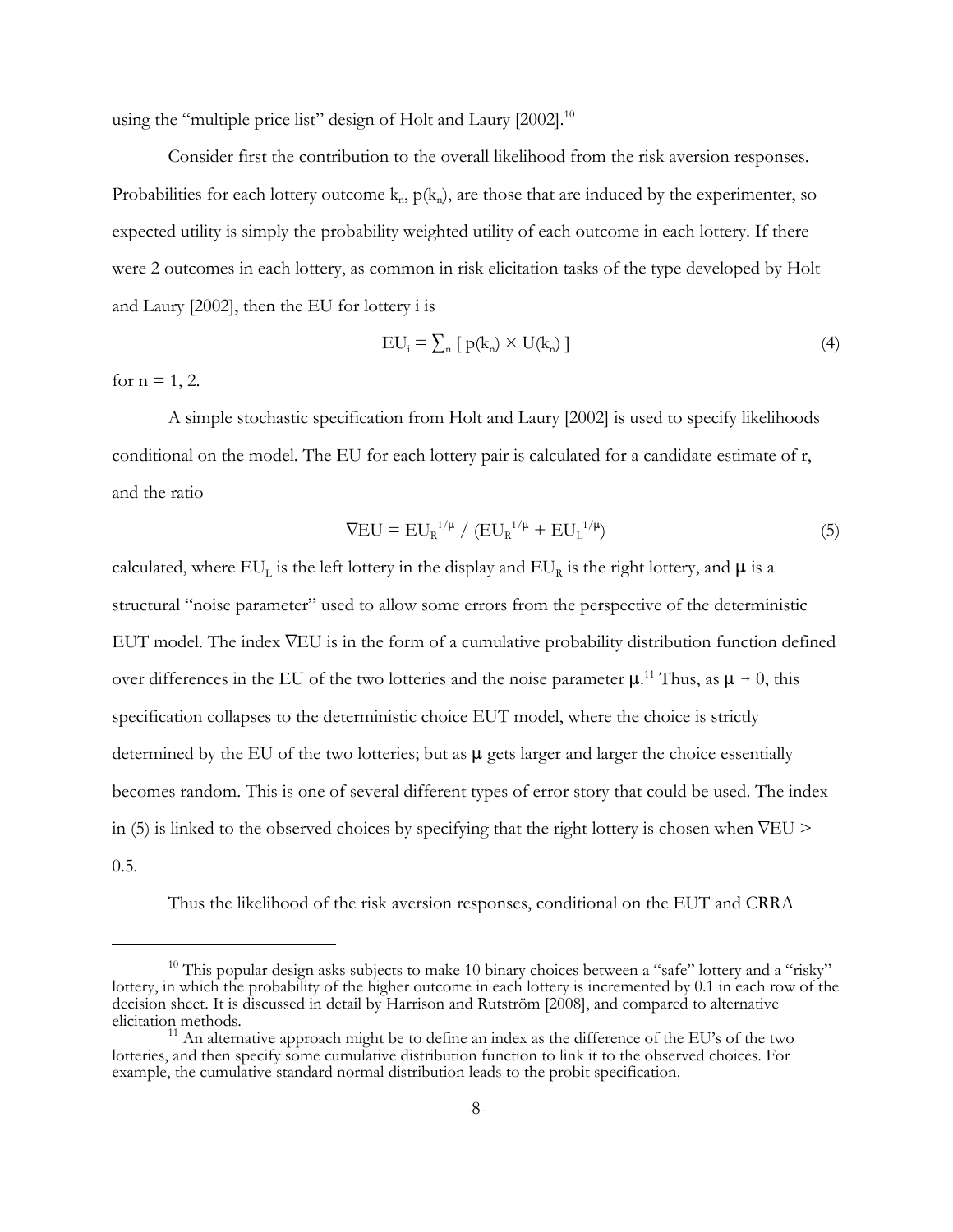specifications being true, depend on the estimates of r and  $\mu$  given the above statistical specification and the observed choices. The conditional log-likelihood is

$$
\ln L^{RA}(\mathbf{r}, \mathbf{\mu}; \mathbf{y}) = \sum_{i} \left[ (\ln (\nabla EU) \times \mathbf{I}(\mathbf{y}_{i} = 1)) + (\ln (\nabla EU) \times \mathbf{I}(\mathbf{y}_{i} = 0) \right] \tag{6}
$$

where  $I(\cdot)$  is the indicator function, and  $y_i = 1(0)$  denotes the choice of the right (left) lottery in risk aversion task i.

Turning to the discount rate choices, a similar specification is employed. Equation (4) is replaced by the present value of the utility of the two outcomes, conditional on some assumed discount rate, and equation (5) is defined in terms of those present values instead of the expected utilities. The present value of the utility of  $M_t$  at t is just

$$
PV_{L} = U(M_{t}) \tag{7}
$$

and the present value of the utility of  $M_{t+\tau}$  at t+ $\tau$  is

$$
PV_R = 1/(1+\delta)^{\tau} U(M_{t+\tau})
$$
\n(8)

where the subscripts L and R refer to the left and right options in the choice tasks presented to subjects, illustrated in Table 1. The parametric form for the utility function in (7) and (8) is the CRRA form given in (3), so we can rewrite these as

$$
PV_{L} = M_{t}^{1-r} / (1-r) \tag{7'}
$$

$$
PV_R = [1/(1+\delta)^{\tau}] \times [M_{t+\tau}^{1-r}/(1-r)] \tag{8'}
$$

An index of the difference between these present values, conditional on  $\delta$  and  $r$ , can then be defined as

$$
\nabla \mathbf{PV} = \mathbf{PV}_{\mathbf{R}}^{1/\mathbf{v}} / (\mathbf{PV}_{\mathbf{R}}^{1/\mathbf{v}} + \mathbf{PV}_{\mathbf{L}}^{1/\mathbf{v}})
$$
(9)

where  $v$  is a noise parameter for the discount rate choices, just as  $\mu$  was a noise parameter for the risk aversion choices. It is not obvious that  $\mu = v$ , since these are cognitively different tasks. Our own priors are that the risk aversion tasks are harder, since they involve four outcomes compared to two outcomes in the discount rate tasks, so we would expect  $\mu > v$ . Error structures are things one should always be agnostic about since they capture one's modeling ignorance, and we allow the error terms to differ between the risk and discount rate tasks.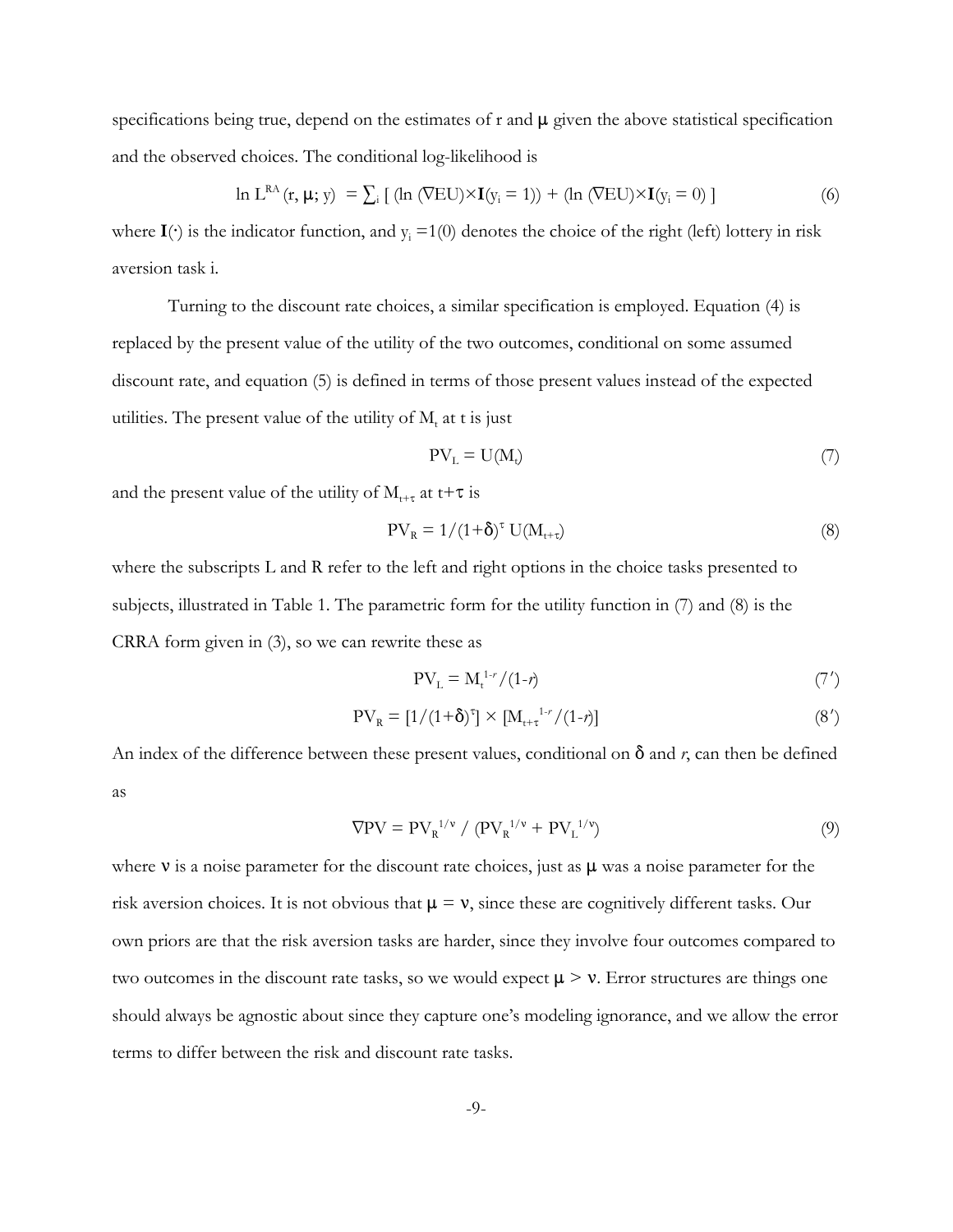Thus the likelihood of the discount rate responses, conditional on the EUT, CRRA and exponential discounting specifications being true, depend on the estimates of r,  $\delta$  and  $\nu$  given the above statistical specification and the observed choices. The conditional log-likelihood is

$$
\ln L^{DR}(\mathbf{r}, \delta, \mathbf{v}; \mathbf{y}, \tau) = \sum_{i} \left[ (\ln (\nabla P V) \times \mathbf{I}(\mathbf{y}_i = 1)) + (\ln (1 - \nabla P V) \times \mathbf{I}(\mathbf{y}_i = 0)) \right]. \tag{10}
$$

The joint likelihood of the risk aversion and *exponential* discount rate responses can then be written as

$$
\ln L^{E} (r, \delta, \mu, v; y, \tau) = \ln L^{RA} + \ln L^{DR}
$$
\n(11)

and maximized using standard numerical methods explained in Harrison and Rutström [2008]. The statistical specification allows for the possibility of correlation between responses by the same subject.<sup>12</sup>

We did not undertake any risk aversion tasks with our subjects, but Harrison, Johnson, McInnes and Rutström [2005] did undertake such experiments with subjects drawn from the same population. If we assume that the subjects from the two sets of experiments are comparable, we can pool them and use the risk aversion estimates from one sample to condition the implied discount rates of the other sample.

This useful feature of the "joint estimation" approach is worth noting explicitly. Assume for the moment that we have one representative agent in the sample. If the same subjects had given the responses to the risk aversion and discounting tasks, the formal maximum likelihood problem would solve for an r and  $\delta$  (and  $\mu$ ) that jointly maximizes the probability of observing *all* of the choices over both types of tasks. In effect, and literally in terms of the matrix calculations involved, the risk aversion choices are "stacked" on top of the discounting choices, a likelihood for each choice evaluated conditional on the trial values of  $r$  and  $\delta$ , and then a search made for the maximum

<sup>&</sup>lt;sup>12</sup> The use of clustering to allow for "panel effects" from unobserved individual effects is common in the statistical survey literature. Clustering commonly arises in national field surveys from the fact that physically proximate households are often sampled to save time and money, but it can also arise from more homely sampling procedures. The procedures for allowing for clustering allow heteroskedasticity between and within clusters, as well as autocorrelation within clusters. Wooldridge [2003] reviews some issues in the use of clustering for panel effects, in particular noting that significant inferential problems may arise with small numbers of panels.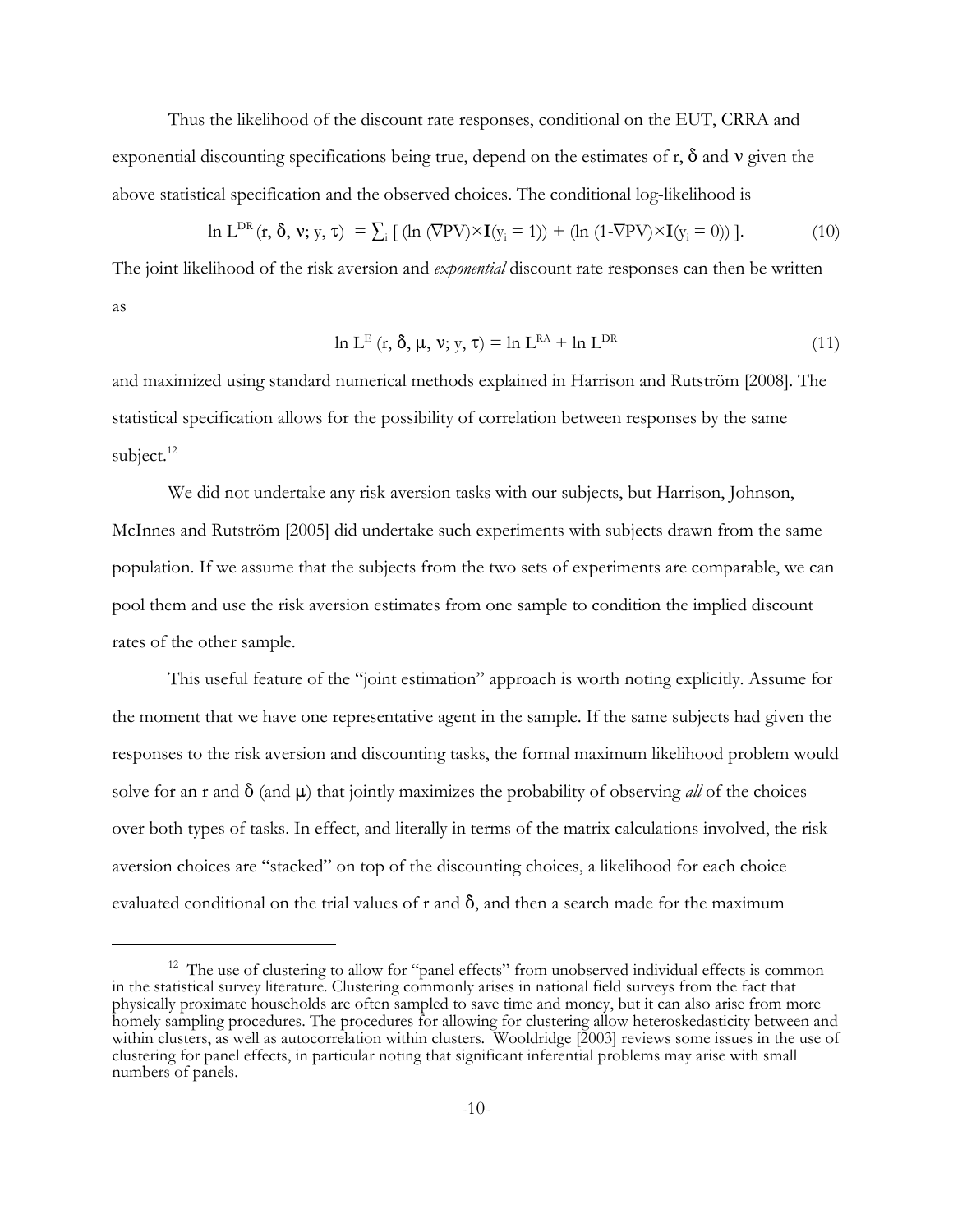likelihood values of  $r$  and  $\delta$ . But there is nothing in the numerical setup that "tells" the likelihood function that the top stack of choices were made by the same people who made the bottom stack.<sup>13</sup> All that is needed for the numerical evaluation of the likelihood of observing the bottom, discounting stack of choices is that we know some value of r; in fact, that value of r could have been directly assumed *a priori* or from other studies.

Now extend this example to allow the parameter r to be a linear function of a binary dummy indicating the sex of the individual. In this case we would have one r for men, and one r for women, in effect. The r for men is used in the bottom stack to condition the calculation of the likelihood of the observed discounting choices made by men, and the r for women is used to condition the choices made by women. Similarly, when we have a richer set of demographics, the r for an individual is matched with the discounting choices of everyone else that shares exactly the same set of demographic characteristics.

It is then a small step to see how one can use responses from a distinct sample<sup>14</sup> to generate estimates of r that can be used to condition inferences about the discount rate  $\delta$  for another sample. Obviously the conditioning is tighter if the samples are drawn from the same population, and it is ideal that they be the same individuals. But this is not necessary. In this manner, one can imagine "re-conditioning" inferences in experimental designs that did not anticipate the need for a control for non-linear utility, rather than having to run a completely new experiment in which the same subjects did all of the tasks needed by theory to infer discount rates.

## **3. Results**

#### Results with Exponential Discounting

The results are reported in panel A of Table 2. The estimated CRRA coefficient is consistent

<sup>&</sup>lt;sup>13</sup> There is a connection in standard errors when one allows for clustering, but that is not essential, and the joint estimation approach can allow for clustering by individual and simply recognize that the individuals in one stack are different from the individuals in the other stack.

 $14$  To see the logic, consider that it could have been the same sample just responding to experimental tasks in two different sessions.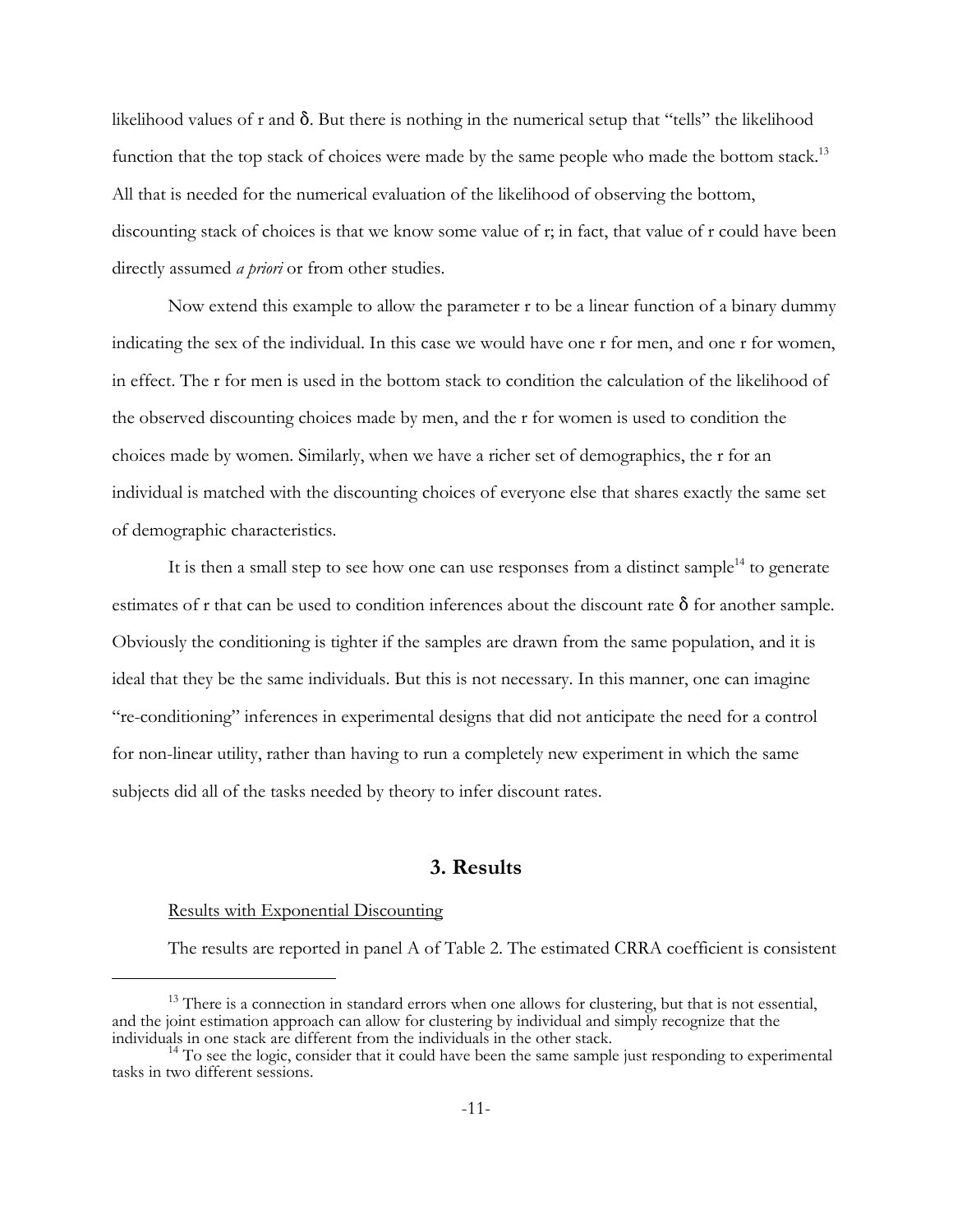with previous evidence from a wide range laboratory subjects, such as those reported in Holt and Laury [2002][2005] and Harrison, Johnson, McInnes and Rutström [2005]. These estimates, implying statistically significant concavity of the utility function, are sharply different from the individual-level estimates of risk neutrality reported by Benhabib, Bisin and Schotter [2009].

The estimated discount rate is 28.6%, which is high and comparable to the worst credit card interest rates. On the other hand, it is nowhere near the 472% reported from individual-level estimates by Benhabib, Bisin and Schotter [2009].

#### Quasi-Hyperbolic Discounting

The quasi-hyperbolic (QH) specification assumes that individuals have some "passion for the present" that leads to *any* future payment being discounted relative to current payments. The standard QH specification proposed by Laibson [1997] then assumes that individuals have constant discount rates for all future time delays. This means that we would replace

$$
PV_R = 1/(1+\delta)^{\tau} U(M_{t+\tau})
$$
\n(8)

with

$$
PV_R = \beta / (1 + \delta)^{\tau} U(M_{t + \tau})
$$
\n(8\*)

where  $\beta$  < 1 is the parameter capturing a "passion for the present." This implies that the subject has some preference for the  $M_t$  outcome in comparison to all of the  $M_{t+\tau}$  outcomes, irrespective of  $\tau$ >0. The decision maker still discounts later payoffs for  $\tau$ >0, but in the standard manner. Thus, as  $\tau \to \infty$ the discounting function looks more and more like the standard exponential model. In a similar manner to equation (11), the joint likelihood of the risk aversion and *quasi-hyperbolic* discount rate responses can be written as  $\ln L^{\text{QH}}$  (r,  $\beta$ ,  $\delta$ ,  $\mu$ , v; y,  $\tau$ ).

Panel B of Table 2 contain estimates for the quasi-hyperbolic specification. The parameter  $\beta$ is estimated to be 0.987, and there is clear evidence for  $\beta$  being significantly less than 1. The estimated per-period discount rate  $\delta$  is only 9.8% per annum.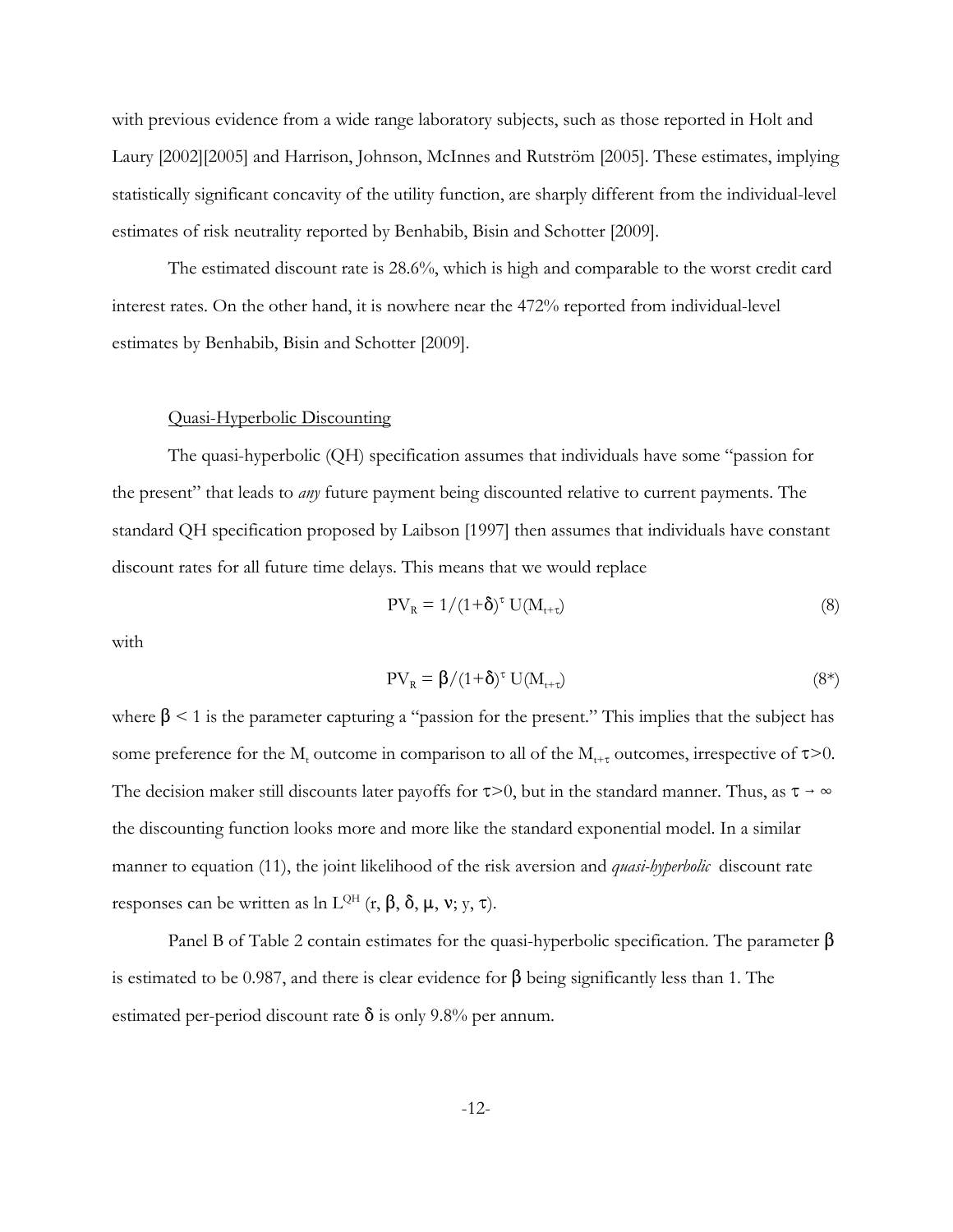### Weighing the Evidence

To allow the evidence for each of the discounting models to be weighed, we use statistical mixture models in which the "grand likelihood" of the data is specified as a probability-weighted average of the likelihood of the data from each of  $K>1$  models.<sup>15</sup> In other words, with the two modeling alternatives we have, which we can call models E and QH, the overall likelihood of a given observation is the probability of model E being true times the likelihood conditional on model E being true, plus the probability of model QH being true times the likelihood conditional on model QH being true.<sup>16</sup>

If we let  $\pi^E$  denote the probability that the exponential discounting model is correct, and  $\pi^{\text{QH}} = (1 - \pi^{\text{E}})$  denote the probability that the quasi-hyperbolic model is correct, the grand likelihood can be written as the probability weighted average of the conditional likelihoods. Thus the likelihood for the overall model estimated is defined by

$$
\ln L(\omega, r, \beta, \delta, \mu, v; y, \tau) = \sum_{i} \ln \left[ \left( \pi^{E} \times L_{i}^{E} \right) + \left( \pi^{QH} \times L_{i}^{QH} \right) \right],\tag{13}
$$

where  $L<sup>E</sup>$  and  $L<sup>QH</sup>$  were defined earlier, and  $\omega$  is a parameter defining the log odds of the probabilities of each model as  $\pi^E = 1/(1+\exp(\omega))$ . This log-likelihood can be maximized to find estimates of the parameters.<sup>17</sup>

The estimates from this specification indicate that both models have roughly equal weight. The estimate of  $\pi^E$  is 0.59, with a standard error of 0.072 and a 95% confidence interval between

<sup>&</sup>lt;sup>15</sup> Mixture models have an astonishing pedigree in statistics: Pearson [1894] examined data on the ratio of forehead to body length of 1000 crabs to illustrate "the dissection of abnormal frequency curves into normal curves,...". In modern parlance he was allowing the observed data to be generated by two distinct Gaussian processes, and estimated the two means and two standard deviations. Modern surveys of the evolution of mixture models are provided by Titterington, Smith and Makov [1985], Everitt [1996] and McLachlan and Peel [2000].<br><sup>16</sup> The earliest applications of mixture models in the evaluation of experimental data are El-Gamal

and Grether [1995] and Stahl and Wilson [1995]. More recent applications by Harrison and Rutström [2009] and Harrison, Humphrey and Verschoor [2009] consider mixtures of EUT and non-EUT models of choice under risk, and provide references to the larger literature. Andersen et al. [2008] consider mixtures of E and<br>Hyperbolic discounting models when there is a positive FED.

 $^{17}$  One could alternatively define a grand likelihood in which observations or subjects are completely classified as following one model or the other on the basis of the latent probabilities  $\pi^E$  and  $\pi^{QH}$ . El-Gamal and Grether [1995] illustrate this approach in the context of identifying behavioral strategies in Bayesian updating experiments.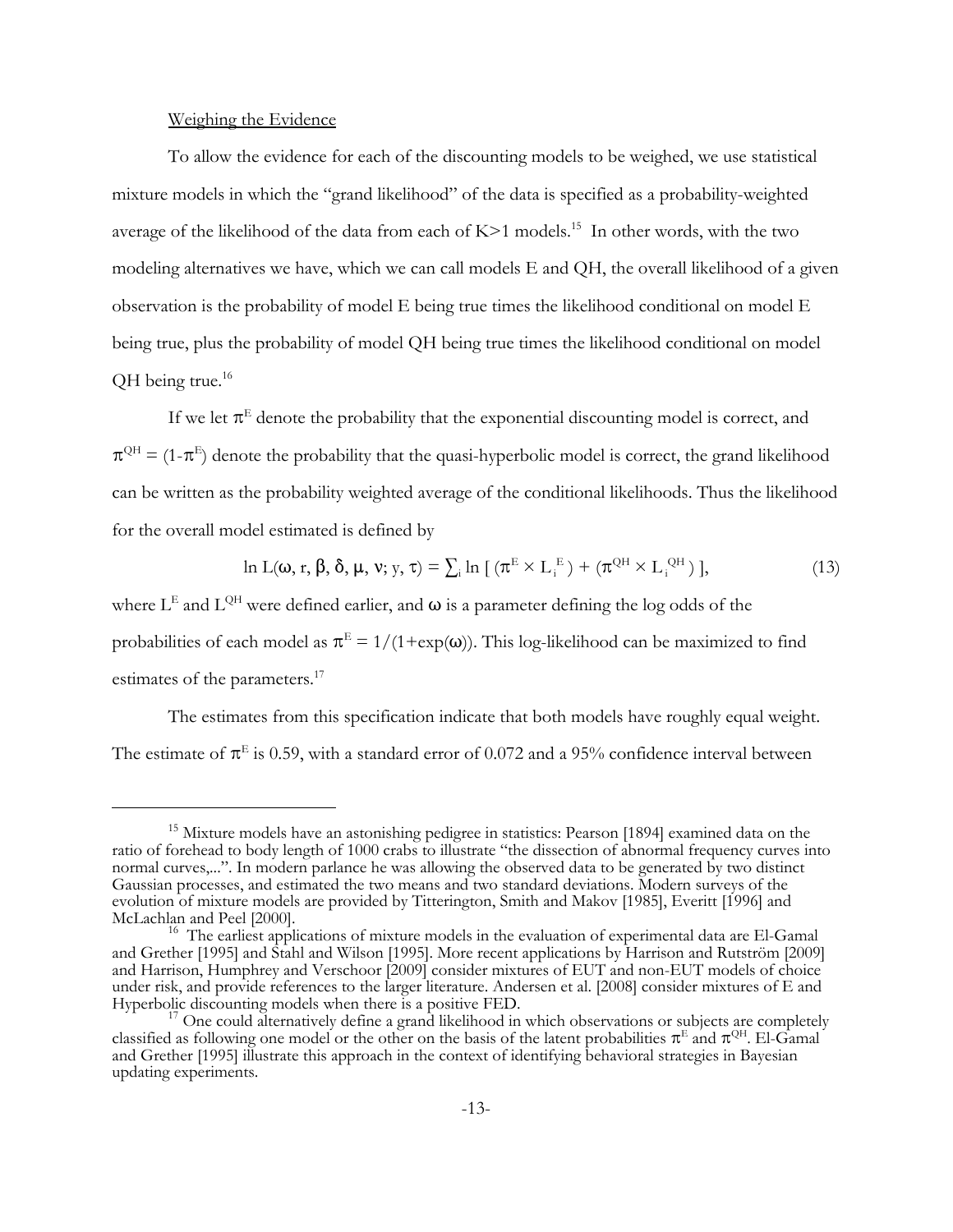0.45 and 0.74. The point estimates (standard errors) of r,  $\beta$  and  $\delta$  in the mixture model are 0.51  $(0.047)$ , 0.94  $(0.011)$  and 0.12  $(0.027)$ , respectively. We can easily reject the null hypothesis that  $\beta=1$ , with a *p*-value less than 0.001.

Thus the sample in this setting is *roughly split between those that use exponential discounting and those that use quasi-hyperbolic discounting*. We can formally test the hypothesis that the exponential model and quasi-hyperbolic model have equal support from these data, and the *p*-value for this two-sided test is 0.19. Thus the weight of the evidence is slightly in favor of the exponential model, but the two models are substantively entitled to roughly "equal billing."

The mixture model generates slightly different estimates for the core parameters of each discounting model. This makes sense. The earlier analysis, and results in Table 2, assumed that one model accounted for every data point, and estimates were found that did that conditional on that model being true *for every subject*. When we relax the conditional, we would expect the estimates to change since the exponential model does not need to explain data generated by quasi-hyperbolic subjects, and *vice versa*. In fact, we find that  $\beta$  is estimated to be 0.94 in the mixture model, which is much lower than before, signifying a greater "passion for the present." The parameter  $\delta$  is estimated to be 11.6% for both the QH model and E models, with a standard error of 3% and a 95% confidence interval between 6% and 17%. These are sensible ranges for these parameters.

### **3. Limitations and Extensions**

Our specification uses common parametric assumptions. Relaxing the specification of the utility function would not be expected to change the results dramatically, since the essential qualitative property is concavity of income and not the specific functional form. Similarly, moving from an EUT specification to a rank-dependent or prospect theory specification would likely not alter the main results, since one again typically finds concave utility functions in the gain domain employed here (e.g., see Andersen et al. [2008] and Harrison and Rutström [2008]).

On the other hand, there are some that argue that there could be an interaction between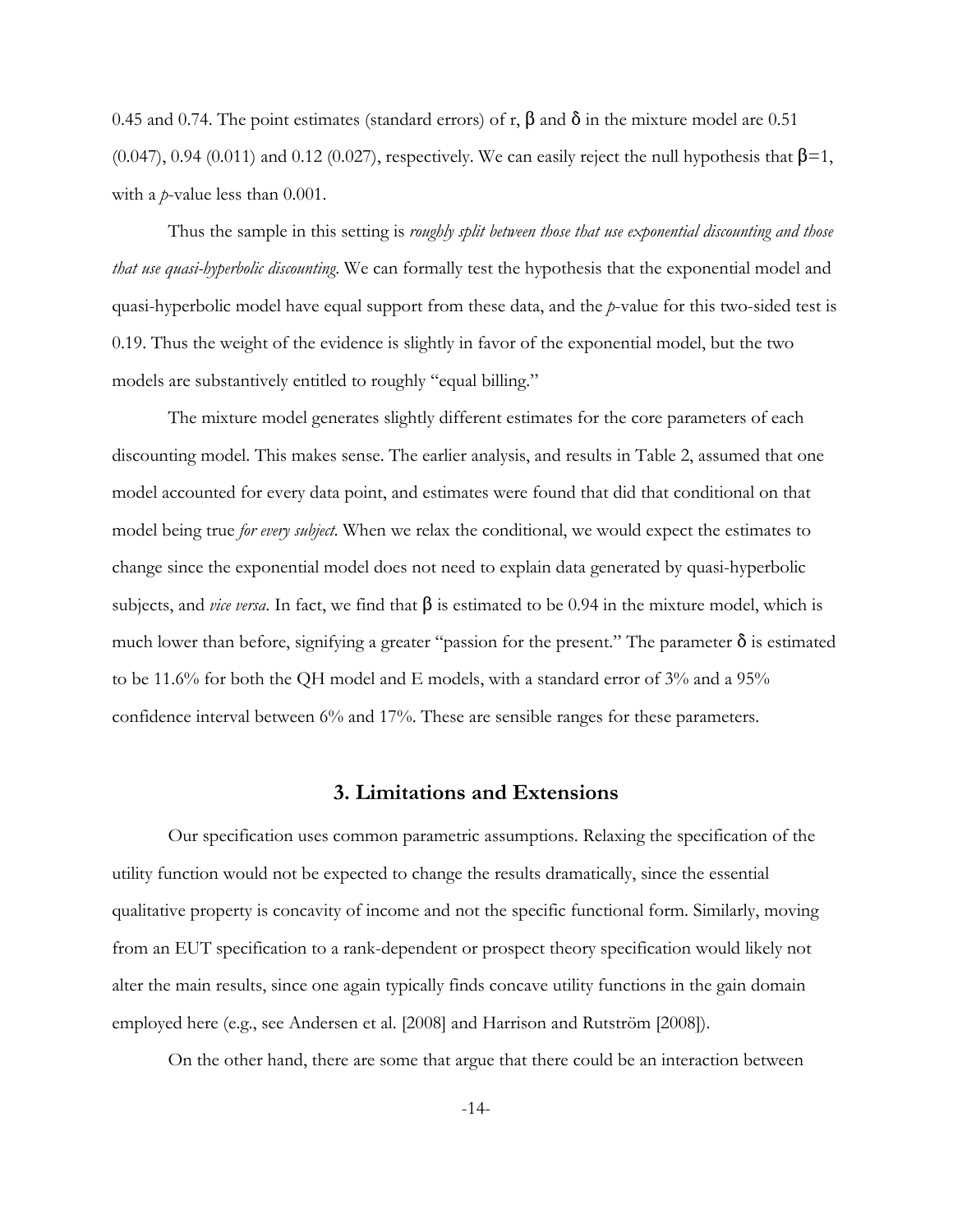violations of EUT and departures from exponential discounting (e.g., Halevy [2008] and Andreoni and Sprenger [2009b]). For this reason it would be useful to incorporate mixture specification of alternative models of decision-making under risk, such as in Harrison and Rutström [2009], with mixture models of alternative models of discounting. In terms of the present modeling alternatives, this might imply four types in an extended mixture specification: EUT and exponential, EUT and quasi-hyperbolic, non-EUT and exponential, and non-EUT and quasi-hyperbolic. This type of structure would be feasible to evaluate with larger samples.

There are also alternative specifications of hyperbolic preferences, which might be worth examining. The most common functional form of the older literature is due to Herrnstein [1981], Ainslie [1992] and Mazur [1987], and would replace

$$
PV_R = 1/(1+\delta)^{\tau} U(M_{t+\tau})
$$
\n(8)

with

$$
PV_R = 1/(1+\alpha\tau) U(M_{t+\tau})
$$
\n(8')

for  $\alpha > 0.18$  One could also evaluate the effect of using a more general hyperbolic specification<sup>19</sup> proposed by Prelec [2004; p.526]. This specification replaces (8) with

$$
PV_{R} = \exp\{-\beta \tau^{\alpha}\} U(M_{t+\tau})
$$
\n(8")

The exponential discounting model emerges as a limiting case as  $\alpha$  tends to 1. One can think of the parameter  $\alpha$  as characterizing the "decreasing impatience" of the decision-maker, a smoother and inverse counterpart of the notion of a "passion for the present" in quasi-hyperbolic characterizations. As  $\alpha$  takes values below 1, the discount function takes on the familiar shape of

 $^{18}$  An even more general version suggested by Ainslie [1992; p.71] [2001; p. 35] would add a parameter  $\phi$  to influence valuation at time zero, so that  $PV_R = 1/(\phi + \alpha \tau) U(M_{t+\tau})$ . Values of  $\phi > 1$  would capture some of the discontinuous effects of the quasi-hyperbolic model as one considers any delay at all. Applied to our data, and assuming  $\pi^{E}=0$ , we estimate  $\phi=1.013$  with a p-value of 0.003 the hypothesis test that  $\phi=1$ , and  $\alpha=0.0955$  (p-value=0.088). The log-likelihood value of this hyperbolic specification is vir same as the quasi-hyperbolic specification. However, when we constrain  $\phi=1$  the log-likelihood is significantly worse. This suggests that one definitely needs to accommodate the jump-discontinuity in value for *any* time delay in order to account for these data, but that there are various ways to model that

phenomenon.<br><sup>19</sup> Loewenstein and Prelec [1992] and Prelec [2004; p.515] proposed a similar generalized hyperbolic function which has fragile numerical properties when used for estimation.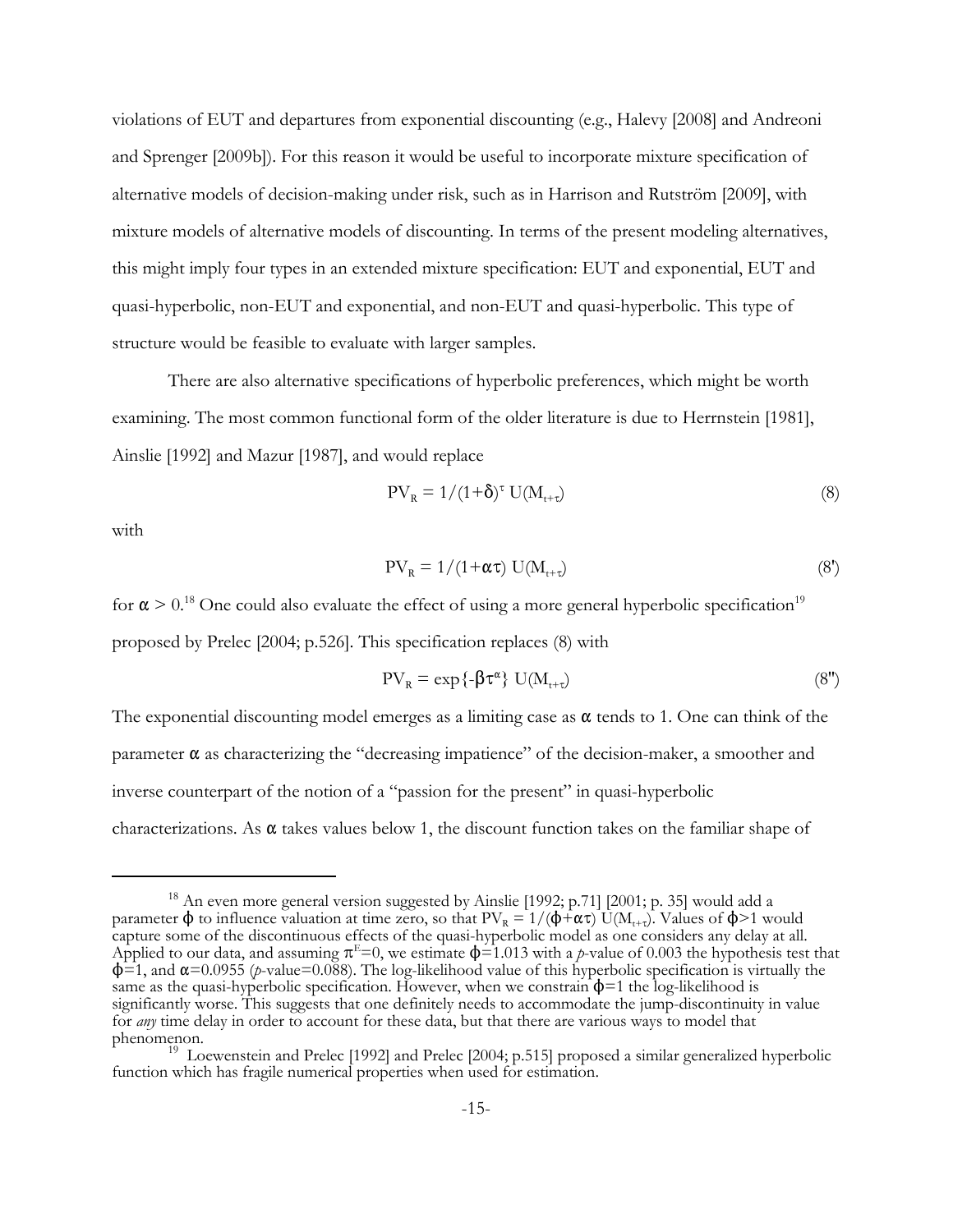earlier hyperbolic specifications. One can also think of the parameter  $\beta$  as characterizing time preferences in the usual sense (Prelec [2004; p.524]). The instantaneous discount rate implied by this discount function is  $\alpha\beta t^{\alpha-1}$ , which collapses to  $\beta$  as  $\alpha\rightarrow 1$ . In general one could extend the mixture specification to allow for exponential, quasi-hyperbolic or generalized hyperbolic data generating processes, since there is no clear *a priori* reason to prefer one hyperbolic specification over another when one is accounting for subjective time preferences.

Two particularly attractive variants on the Quasi-Hyperbolic model are worth considering, but would entail extensions of our experimental design to ensure econometric identification. One is the fixed cost model of Benhabib, Bisin and Schotter [2009]. Simplifying slightly, to see their main insight, we would replace

$$
PV_R = \beta / (1 + \delta)^{\tau} U(M_{t + \tau})
$$
\n(8\*)

with

$$
PV_R = \beta / (1 + \delta)^{\tau} U(M_{t + \tau}) - \alpha M_t
$$
\n(8')

or with

$$
PV_R = \beta/(1+\delta)^{\tau} U(M_{t+\tau}) - \alpha U(M_t)
$$
\n(8")

to capture the idea that there is some "fixed cost"  $\alpha$  of foregoing money today. If  $\alpha=0$  these two specifications collapse to the usual QH specification  $(8^*)$ , but if  $\alpha$ >0 then it is as if the individual needs some monetary premium or utility premium to forego money today.<sup>20</sup> This is quite plausible: if someone is staring at a \$100 principal, then they might reasonably behave as if no increment less than \$1, \$5 or \$10 would be enough to get them to consider delaying receipt. In order to reliably identify  $\alpha$  it is apparent that one simply needs to have discounting tasks that vary the principal.<sup>21</sup> Our design did not have that feature, and that would be a valuable extension.

Yet another interesting variant on the mainstream QH specification, proposed by Jamison

 $^{20}$  In their evaluation of the effects of allowing for concave utility, Benhabib, Bisin and Schotter [2009] implicitly assume that the premium is defined in terms of money. But it need not be, of course. Or one could impose the severe identifying assumption implied by  $(8')$ , that the individual discounts utility streams in terms of time preferences but has a fixed premium for delay defined in terms of money.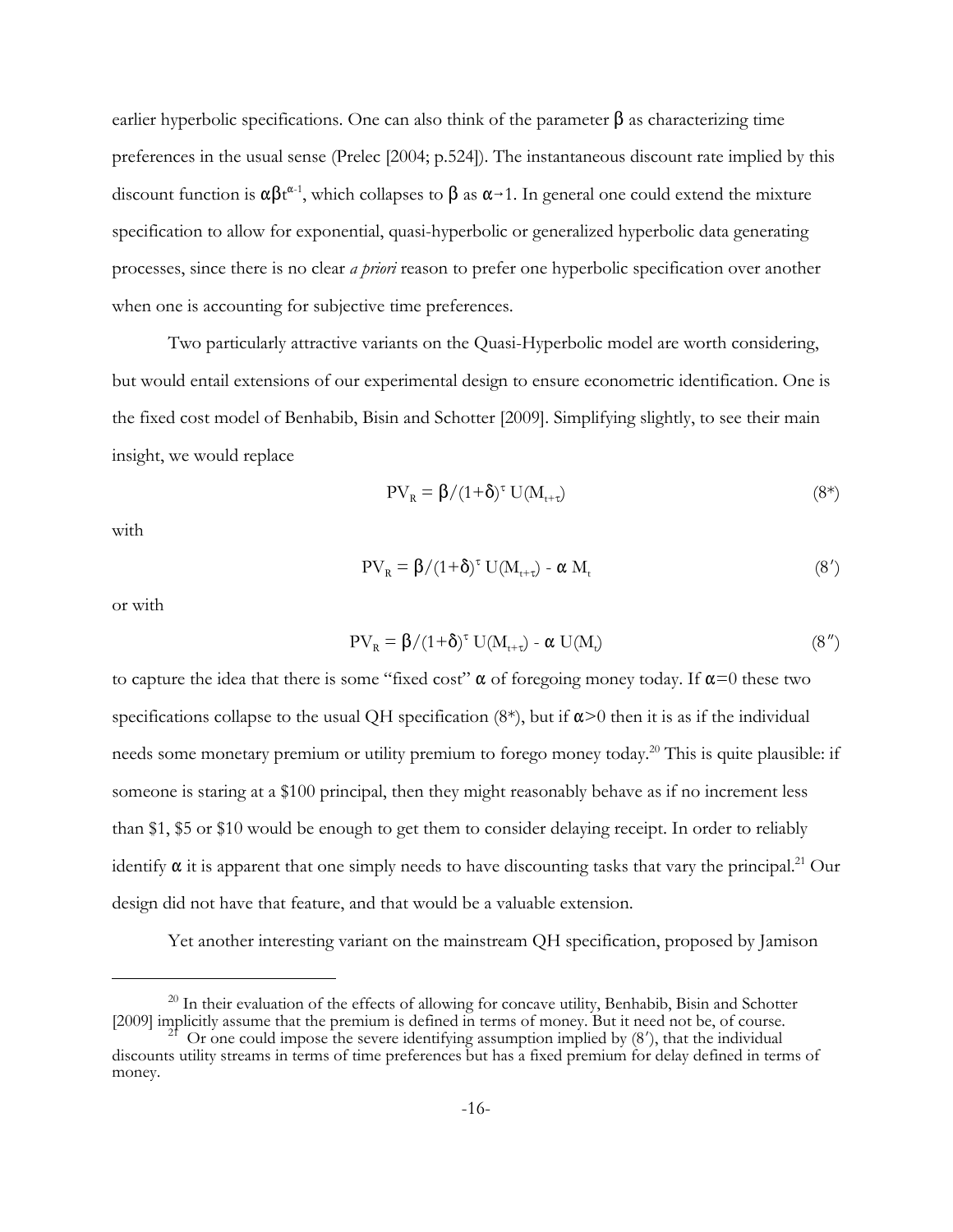and Jamison [2007], is to allow for the discontinuity in the discount factor to be some finite time in the future, rather than *any* time in the future. Thus one would simply define the  $\tau$  in

$$
PV_R = \beta / (1 + \delta)^{\tau} U(M_{t + \tau})
$$
\n(8\*)

as being greater than some value  $\tau_0 \gg 0$ . Of course, one has to estimate  $\tau_0$ , and for that one would need an experimental design that varied the FED.<sup>22</sup> Our design did not have that feature, which would also be a valuable extension.

One could also relax the parametric assumption that the core parameters are estimated as scalars, and let them be linear functions of observable characteristics of individuals. Our sample is not sufficiently large for such exercises to be numerically reliable. However, such an extension would provide obvious insight into the characteristics of subjects better characterized by one model or the other.

# **4. Conclusion**

We find that the data indicates roughly equal support for the exponential and quasihyperbolic models. Our experimental design and statistical model therefore reconcile the major competing theories, simply by recognizing that different subjects might behave according to different discounting models. Our results are conditional on parametric assumptions about functional forms, and we identify a range of immediate extensions that should be evaluated using our approach.

<sup>&</sup>lt;sup>22</sup> An alternative would be to assume various values of  $\tau_0$  and evaluate the maximum likelihood values of remaining parameters conditional on that value. This approach defines what is known as a "profile likelihood" in econometrics. It is possible to then find the value of  $\tau_0$  that is associated with the highest conditional maximum likelihood, but one cannot view that value of  $\tau_0$  as an estimate.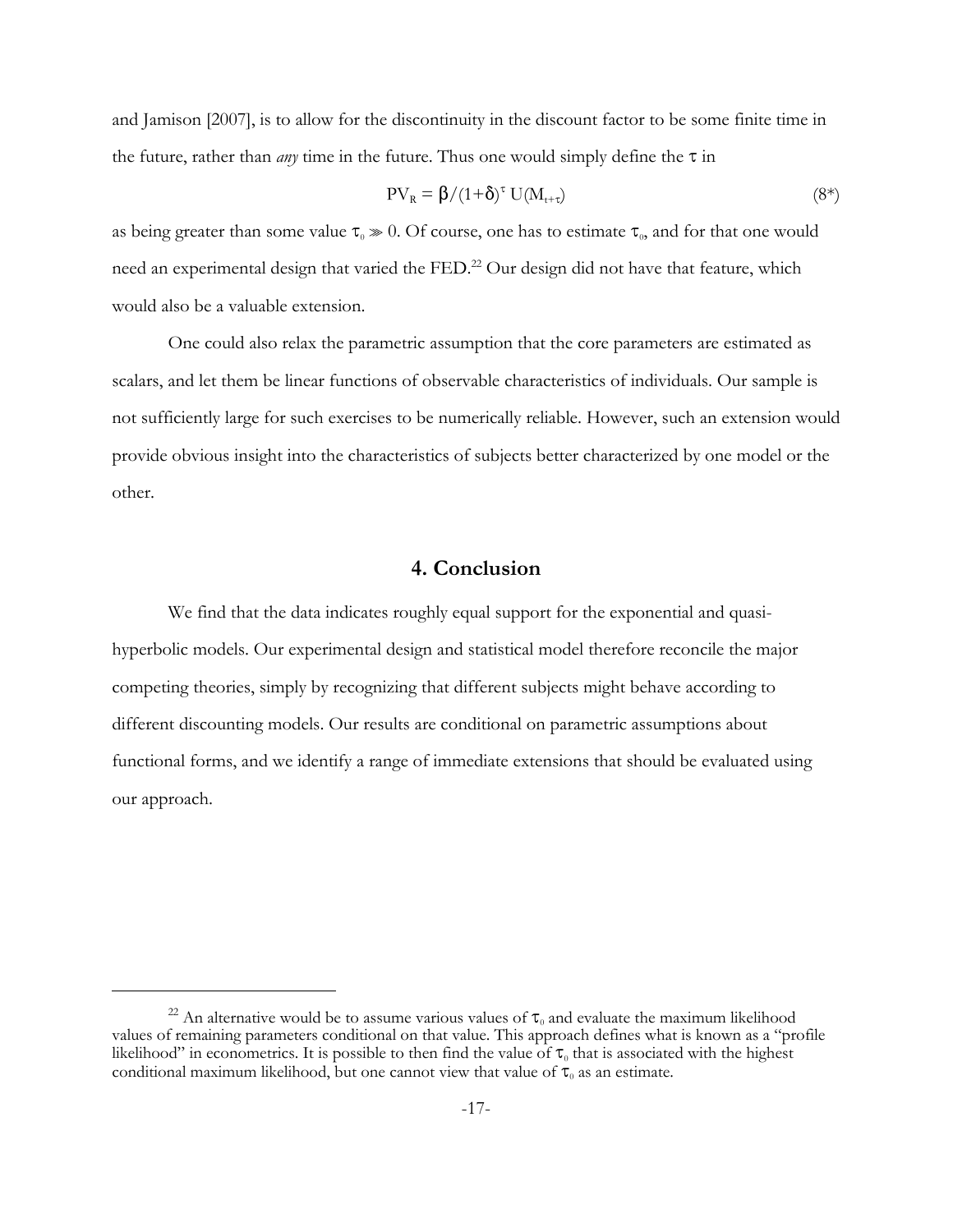| Payoff<br>Alternative | Payment<br>Option A<br>(pays<br>amount<br>below<br>today) | Payment<br>Option B<br>(pays<br>amount<br>below in<br>60 days) | Annual<br>Interest<br>Rate<br>(AR) | Annual<br><b>Effective</b><br>Interest<br>Rate<br>(AER) | Preferred<br>Payment<br>Option<br>(Circle<br>A or B) |
|-----------------------|-----------------------------------------------------------|----------------------------------------------------------------|------------------------------------|---------------------------------------------------------|------------------------------------------------------|
| $\mathbf{1}$          | \$500                                                     | \$501.67                                                       | $2.00\%$                           | 2.02%                                                   | B<br>$\mathbf{A}$                                    |
| $\overline{c}$        | \$500                                                     | \$502.51                                                       | $3.00\%$                           | 3.05%                                                   | B<br>A                                               |
| $\mathfrak{Z}$        | \$500                                                     | \$503.34                                                       | $4.00\%$                           | 4.08%                                                   | B<br>A                                               |
| $\overline{4}$        | \$500                                                     | \$504.18                                                       | $5.00\%$                           | 5.13%                                                   | $\mathbf{B}$<br>A                                    |
| 5                     | \$500                                                     | \$506.29                                                       | 7.50%                              | 7.79%                                                   | B<br>A                                               |
| 6                     | \$500                                                     | \$508.40                                                       | $10.00\%$                          | 10.52%                                                  | $\mathbf{B}$<br>А                                    |
| 7                     | \$500                                                     | \$510.52                                                       | 12.50%                             | 13.31%                                                  | B<br>$\mathbf{A}$                                    |
| 8                     | \$500                                                     | \$512.65                                                       | 15.00%                             | 16.18%                                                  | B<br>А                                               |
| 9                     | \$500                                                     | \$514.79                                                       | 17.50%                             | 19.12%                                                  | B<br>А                                               |
| 10                    | \$500                                                     | \$516.94                                                       | $20.00\%$                          | 22.13%                                                  | B<br>A                                               |
| 11                    | \$500                                                     | \$521.27                                                       | 25.00%                             | 28.39%                                                  | B<br>А                                               |
| 12                    | \$500                                                     | \$530.02                                                       | 35.00%                             | 41.88%                                                  | B<br>A                                               |
| 13                    | \$500                                                     | \$543.42                                                       | 50.00%                             | 64.81%                                                  | $\mathbf{B}$<br>A                                    |
| 14                    | \$500                                                     | \$566.50                                                       | 75.00%                             | 111.53%                                                 | B<br>A                                               |
| 15                    | \$500                                                     | \$590.54                                                       | 100.00%                            | 171.45%                                                 | A B                                                  |

# **Table 1: Illustrative Payoff Matrix**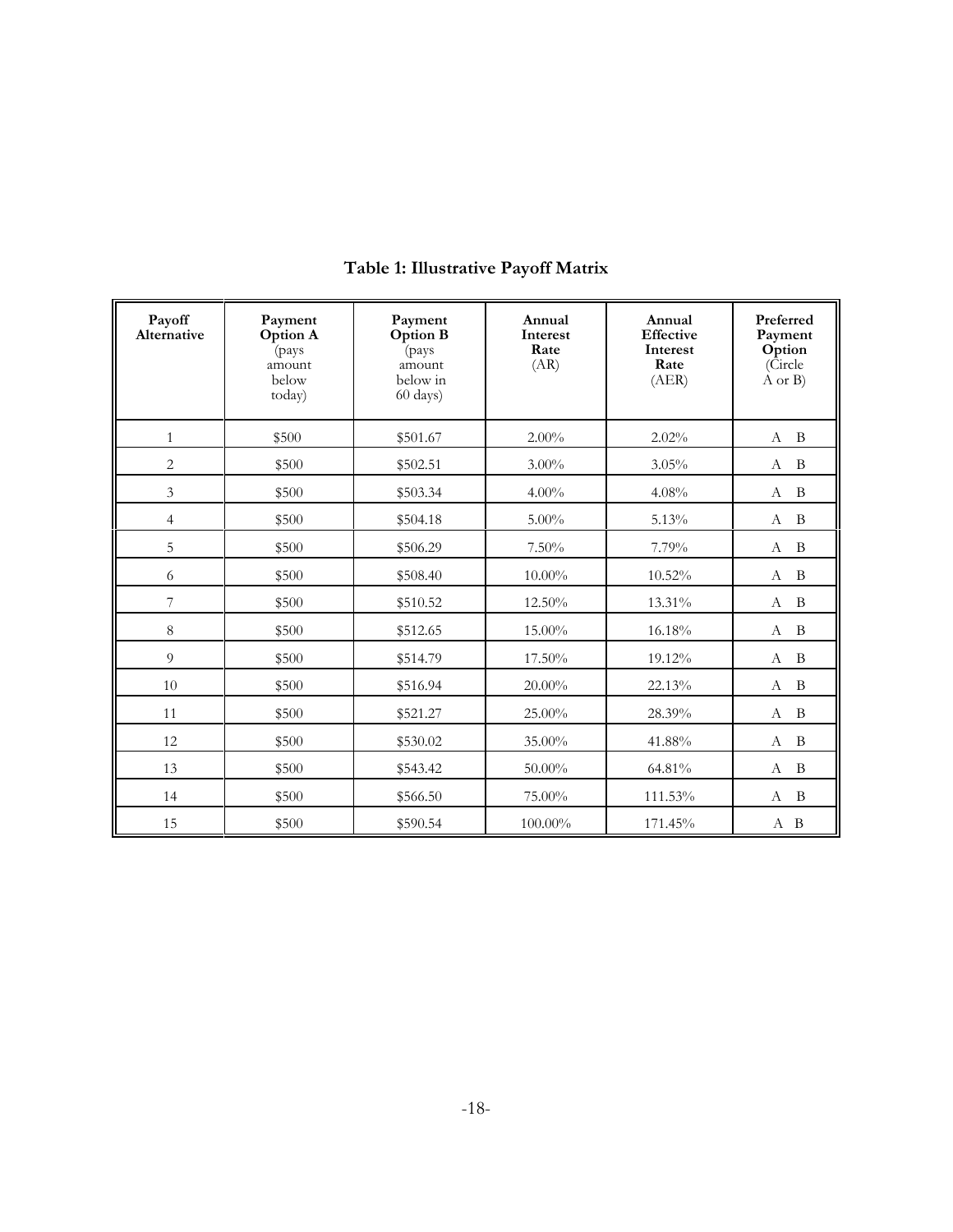|                                                                               |       |          | Confidence Interval Confidence Interval                                                                                                                                                                                      |
|-------------------------------------------------------------------------------|-------|----------|------------------------------------------------------------------------------------------------------------------------------------------------------------------------------------------------------------------------------|
|                                                                               |       |          |                                                                                                                                                                                                                              |
| 0.050                                                                         | 0.000 | 0.424    | 0.622                                                                                                                                                                                                                        |
| 0.060                                                                         | 0.000 | 0.167    | 0.405                                                                                                                                                                                                                        |
| 0.014                                                                         | 0.000 | 0.064    | 0.121                                                                                                                                                                                                                        |
| 0.002                                                                         | 0.000 | 0.007    | 0.015                                                                                                                                                                                                                        |
|                                                                               |       |          |                                                                                                                                                                                                                              |
| 0.050                                                                         | 0.000 | 0.424    | 0.622                                                                                                                                                                                                                        |
| 0.004                                                                         | 0.000 | 0.979    | 0.995                                                                                                                                                                                                                        |
|                                                                               |       |          |                                                                                                                                                                                                                              |
| 0.063                                                                         | 0.119 | $-0.026$ | 0.222                                                                                                                                                                                                                        |
| 0.014                                                                         | 0.000 | 0.064    | 0.121                                                                                                                                                                                                                        |
| 0.002                                                                         | 0.000 | 0.007    | 0.015                                                                                                                                                                                                                        |
| 0.523<br>0.286<br>0.093<br>0.011<br>0.523<br>0.987<br>0.098<br>0.093<br>0.011 |       |          | A. Assuming that the Exponential discounting model is the only data generating process<br>B. Assuming that the Quasi-Hyperbolic discounting model is the only data generating process<br>0.002 (H <sub>0</sub> : $\beta$ =1) |

# **Table 2: Initial Estimates of Time Preferences**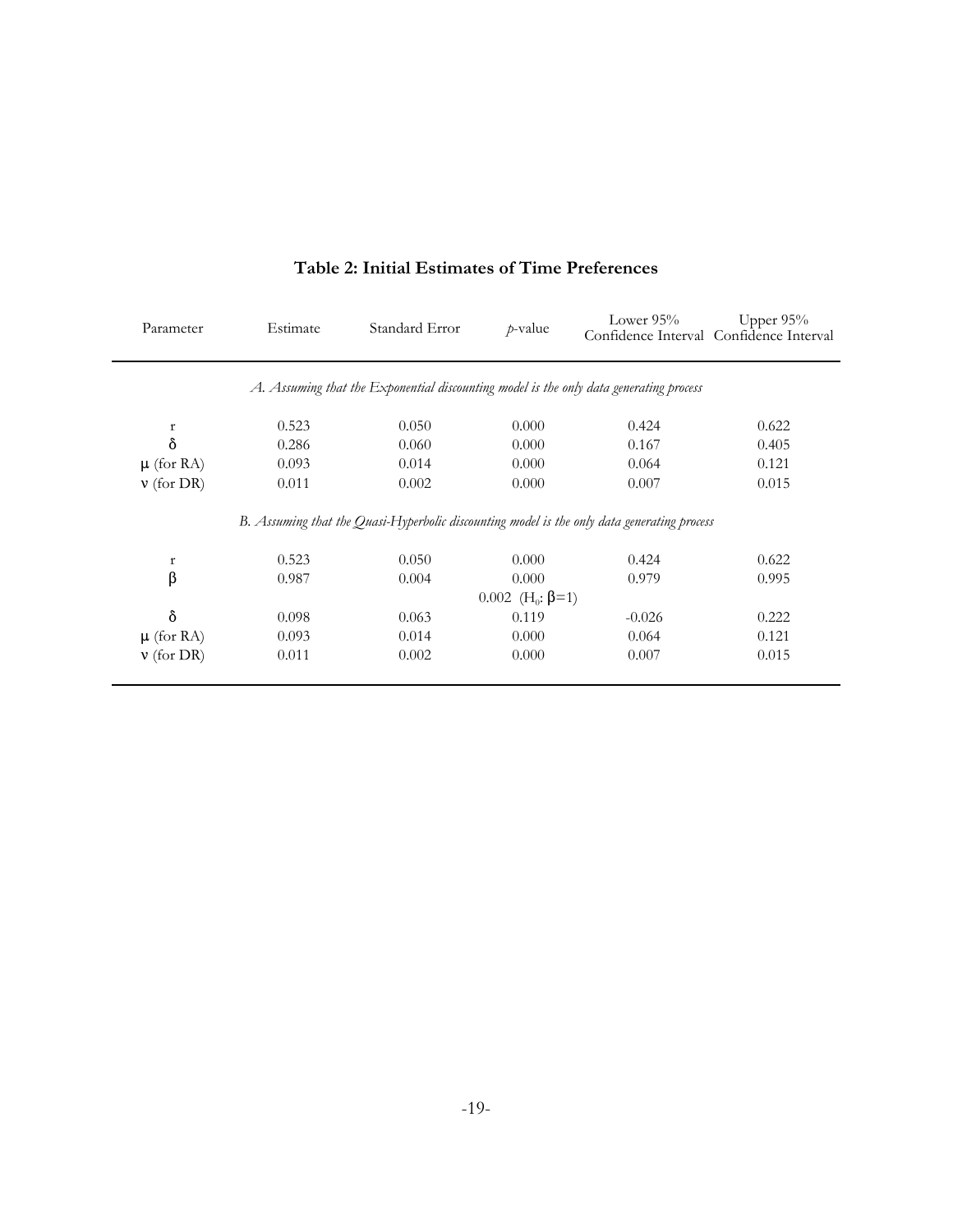## **References**

Ainslie, George, *Picoeconomics* (New York: Cambridge University Press, 1992).

- Ainslie, George, *Breakdown of Will* (New York: Cambridge University Press, 2001).
- Andersen, Steffen; Harrison, Glenn W.; Lau, Morten Igel, and Rutström, E. Elisabet, "Eliciting Risk and Time Preferences," *Econometrica*, 76(3), May 2008, 583-618.
- Andreoni, James, and Sprenger, Charles, "Estimating Time Preferences from Convex Budgets," *Working Paper*, Department of Economics, University of California San Diego, November 2009a.
- Andreoni, James, and Sprenger, Charles, "Risk Preferences are Not Time Preferences," *Working Paper*, Department of Economics, University of California San Diego, November 2009b.
- Angeletos, George-Marios; Laibson, David; Repetto, Andrea; Tobacman, Jeremy, and Weinberg, Stephen, "The Hyperbolic Consumption Model: Calibration, Simulation, and Empirical Evaluation," *Journal of Economic Perspectives*, 15( 3), Summer 2001, 47-68.
- Benhabib, Jess; Bisin, Alberto, and Schotter, Andrew, "Present-Bias, Quasi-Hyperbolic Discounting, and Fixed Costs," *Games & Economic Behavior*, forthcoming 2009.
- Coller, Maribeth, and Williams, Melonie B., "Eliciting Individual Discount Rates," *Experimental Economics*, 2, 1999, 107-127.
- El-Gamal, Mahmoud A., and Grether, David M., "Are People Bayesian? Uncovering Behavioral Strategies," *Journal of the American Statistical Association*, 90, 432, December 1995, 1137-1145.
- Everitt, Brian S., "An Introduction to Finite Mixture Distributions," *Statistical Methods in Medical Research*, 5, 1996, 107-127.
- Fishburn, Peter C., and Rubinstein, Ariel, "Time Preference," *International Economic Review*, 23(5), October 1982, 677-694.
- Frederick, Shane; Loewenstein, George, and O'Donoghue, Ted, "Time Discounting and Time Preference: A Critical Review," *Journal of Economic Literature*, XL, June 2002, 351-401.
- Halevy, Yoram, "Strotz Meets Allais: Diminishing Impatience and the Certainty Effect," *American Economic Review*, 2008, 98(3), 1145-1162.
- Harrison, Glenn W.; Humphrey, Steven J., and Verschoor, Arjan, "Choice Under Uncertainty: Evidence from Ethiopia, India and Uganda," *The Economic Journal*, 119, 2009 forthcoming.
- Harrison, Glenn W.; Johnson, Eric; McInnes, Melayne M., and Rutström, E. Elisabet, "Risk Aversion and Incentive Effects: Comment," *American Economic Review*, 95(3), June 2005, 897- 901.
- Harrison, Glenn W.; Lau, Morten Igel, and Williams, Melonie B., "Estimating Individual Discount Rates for Denmark: A Field Experiment," *American Economic Review*, 92(5), December 2002, 1606-1617.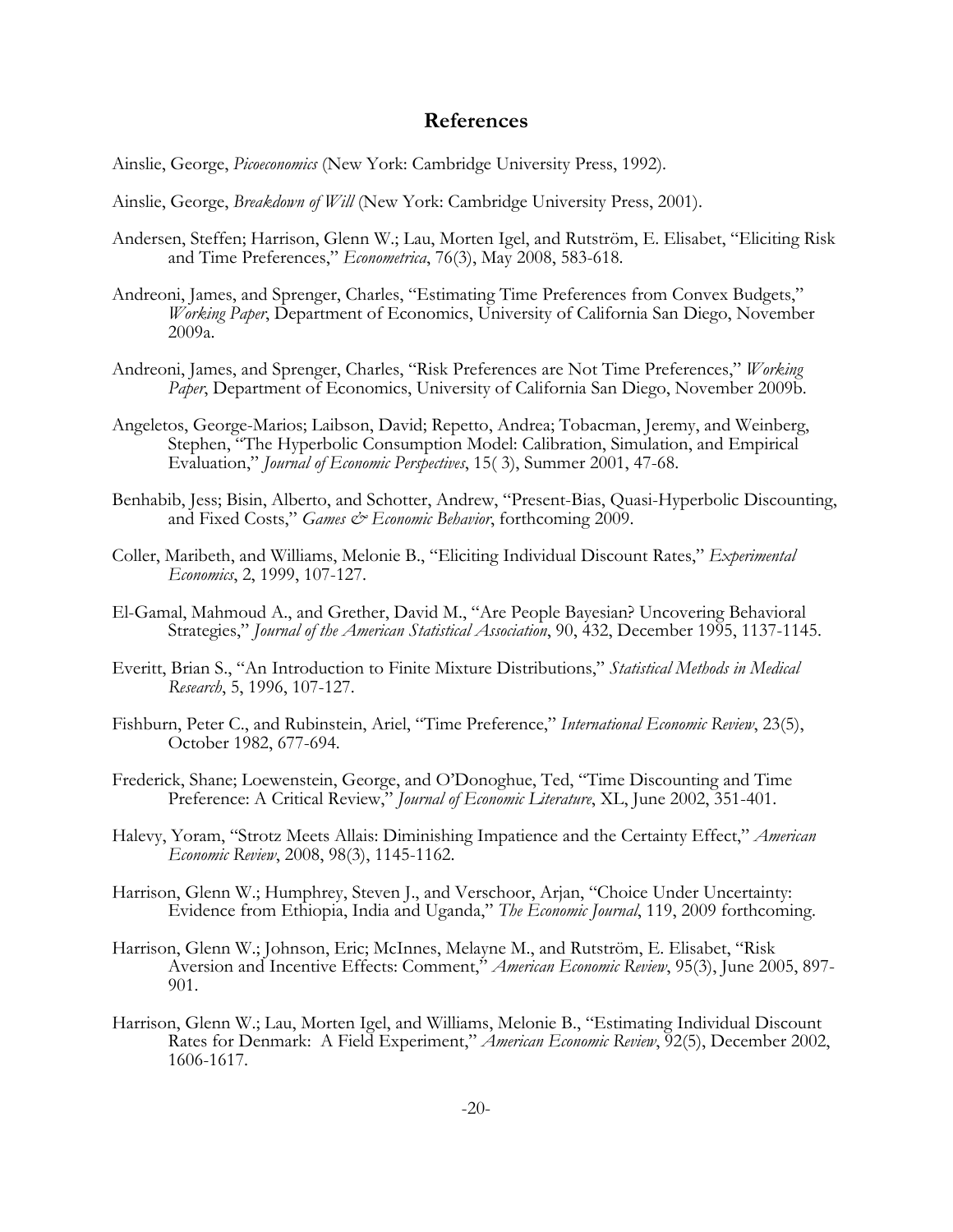- Harrison, Glenn W., and Rutström, E. Elisabet, "Risk Aversion in the Laboratory," in J.C. Cox and G.W. Harrison (eds.), *Risk Aversion in Experiments* (Bingley, UK: Emerald, Research in Experimental Economics, Volume 12, 2008).
- Harrison, Glenn W., and Rutström, E. Elisabet, "Expected Utility *And* Prospect Theory: One Wedding and A Decent Funeral," *Experimental Economics*, 12(2), June 2009, 133-158.
- Herrnstein, Richard J., "Self-Control as Response Strength," in C. M. Bradshaw, E. Szabadi and C.F. Lowe (eds.), *Quantification of Steady-State Operant Behavior* (Amsterdam: North-Holland, 1981).
- Hey, John D., and Orme, Chris, "Investigating Generalizations of Expected Utility Theory Using Experimental Data," *Econometrica*, 62(6), November 1994, 1291-1326.
- Holt, Charles A., and Laury, Susan K., "Risk Aversion and Incentive Effects," *American Economic Review*, 92(5), December 2002, 1644-1655.
- Holt, Charles A., and Laury, Susan K., "Risk Aversion and Incentive Effects: New Data Without Order Effects," *American Economic Review*, 95(3), June 2005, 902-912.
- Jamison, Dean T., and Jamison, Julian, "The Amount and Speed of Discounting," *Working Paper*, School of Public Health, University of Washington, November 2007
- Koopmans, Tjalling C., "Stationary Ordinal Utility and Impatience," *Econometrica*, 28, 1960, 287-309.
- Laibson, David I., "Golden Eggs and Hyperbolic Discounting," *Quarterly Journal of Economics*, 62(2), 1997, 443-478.
- Loewenstein, George, and Prelec, Drazen, "Anomalies in Intertemporal Choice: Evidence and Interpretation," *Quarterly Journal of Economics*, 107, 1992, 573-592.
- Mazur, James E., "An Adjustment Procedure for Studying Delayed Reinforcement," in M.L. Commons, J.E. Mazur, J.A. Nevin and H. Rachlin (eds.), *The Effect of Delay and Intervening Events on Reinforcement Value* (Hillsdale, NJ: Erlbaum, 1987).
- McLachlan, Geoffrey, and Peel, David, *Finite Mixture Models* (New York: Wiley, 2000).
- O'Donoghue, Ted, and Rabin, Matthew, "Doing It Now or Later," *American Economic Review*, 89(1), 1999, 103-124.
- Pearson, Karl, "Contribution to the mathematical theory of evolution," *Philosophical Transactions A*, 185, 1894, 71-110.
- Phelps, Edmund S., and Pollak, Robert A., "On Second-Best National Saving and Game-Equilibrium Growth," *Review of Economic Studies*, 35, 1968, 185-199.
- Prelec, Drazen, "Decreasing Impatience: A Criterion for Non-Stationary Time Preference and 'Hyperbolic' Discounting," *Scandinavian Journal of Economics*, 106(3), 2004, 511-532.
- Samuelson, Paul, "A Note on Measurement of Utility," *Review of Economic Studies*, 4, 1937, 155-161.
- Stahl, Dale O., and Wilson, Paul W., "On Players' Models of Other Players: Theory and Experimental Evidence," *Games and Economic Behavior*, 10, 1995, 218-254.